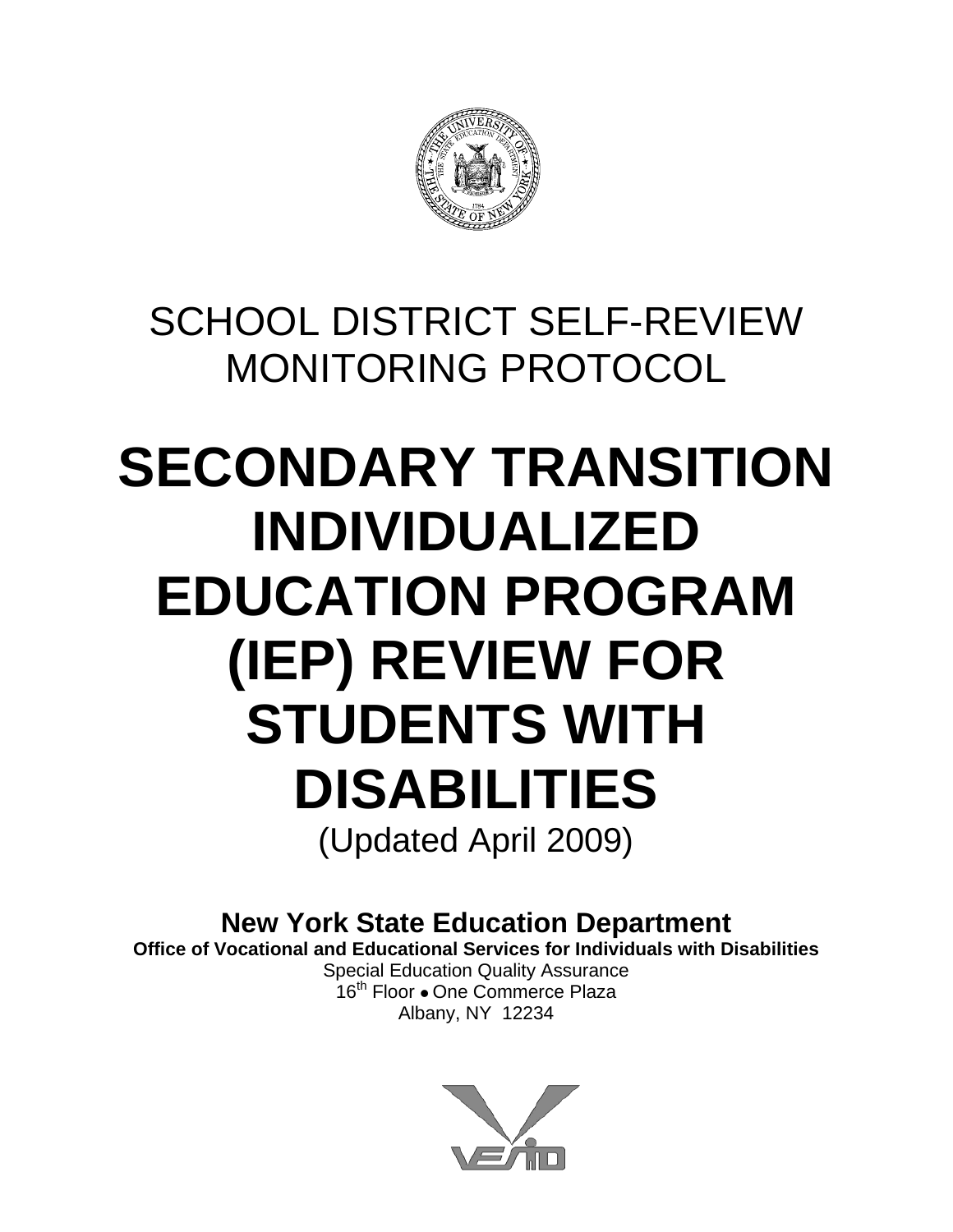#### SELF-REVIEW MONITORING PROTOCOL **SECONDARY TRANSITION INDIVIDUALIZED EDUCATION PROGRAM (IEP) REVIEW**  State Performance Plan Indicator #13

#### **Table of Contents**

| I.    |                                                                                              |  |
|-------|----------------------------------------------------------------------------------------------|--|
| ΙΙ.   |                                                                                              |  |
| III.  |                                                                                              |  |
| IV.   |                                                                                              |  |
| V.    |                                                                                              |  |
| VI.   |                                                                                              |  |
| VII.  |                                                                                              |  |
| VIII. |                                                                                              |  |
| IX.   |                                                                                              |  |
|       | <b>Attachments</b>                                                                           |  |
|       | Attachment 1: Checklist to Complete the Transition Self-Review                               |  |
|       | Attachment 2: School District Self-Review Monitoring Protocol                                |  |
|       | Attachment 3: Individual Student Record Review Form                                          |  |
|       | Attachment 4: Secondary Transition IEP Self-Review Monitoring Report<br>(Updated April 2009) |  |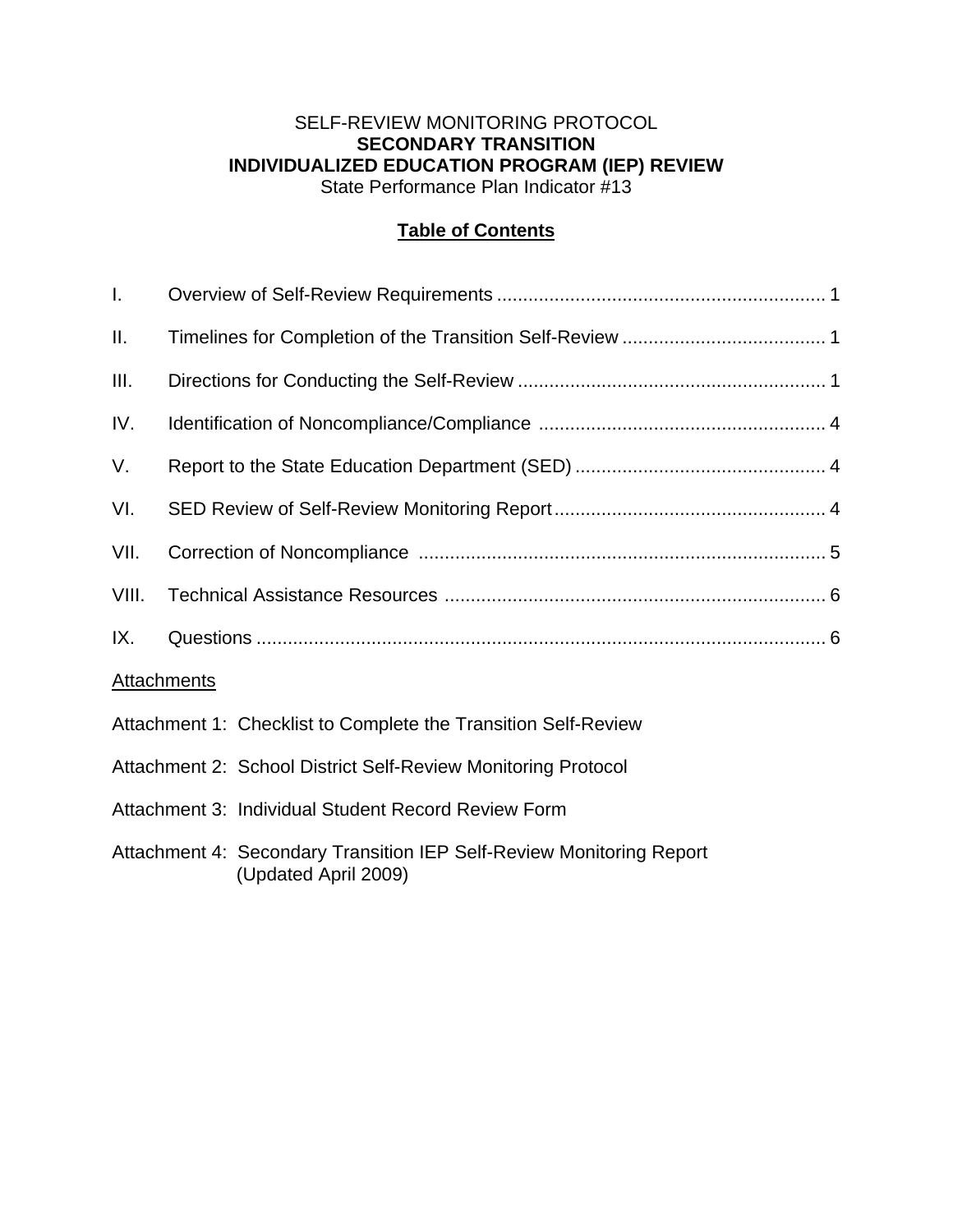# **SELF-REVIEW MONITORING PROTOCOL SECONDARY TRANSITION INDIVIDUALIZED EDUCATION PROGRAM (IEP) REVIEW State Performance Plan Indicator #13**

## **I. Overview of Self-Review Requirements**

Indicator 13 of the State Performance Plan (SPP) requires the State to annually report the percentage of youth aged 15 and above with IEPs that include coordinated, measurable annual IEP goals and transition services that will reasonably enable the student to meet measurable post-secondary goals.

The federally required measure has been selected to focus attention on how a student's education program can be planned to assist the student to make a successful transition to his or her post-secondary goals for living, further education and employment and to help reduce the number of students with disabilities that drop out of school. Effective transition planning requires that the Committee on Special Education (CSE), including the student and student's parents, select the instruction and the career and educational experiences to motivate the student to complete his or her education and prepare the student for transition from secondary education to post-secondary life.

The State will report this information based on data from a representative sample of school districts throughout the State. SED has chosen to collect these data through a self-review monitoring process. Beginning with the 2005-06 school year, one-sixth of the school districts in the State must complete and report the results from the "Self-Review Monitoring Protocol: Secondary Transition IEP Review for Students with Disabilities."

# **II. Timelines for Completion of the Transition Self-Review**

The results of the "Secondary Transition IEP Review for Students with Disabilities" must be reported to SED by **August 31.** 

**It is recommended that the CSE review this document prior to annual reviews to ensure that transition services recommended on each student's IEP are in compliance with these review criteria.** 

# **III. Directions for Conducting the Self-Review**

The "Secondary Transition IEP Review for Students with Disabilities" is a focused selfreview of the content of the school district's IEPs with respect to transition planning and services. The review focuses on requirements in the following areas:

- Participation of the student in transition planning
- Post-secondary goals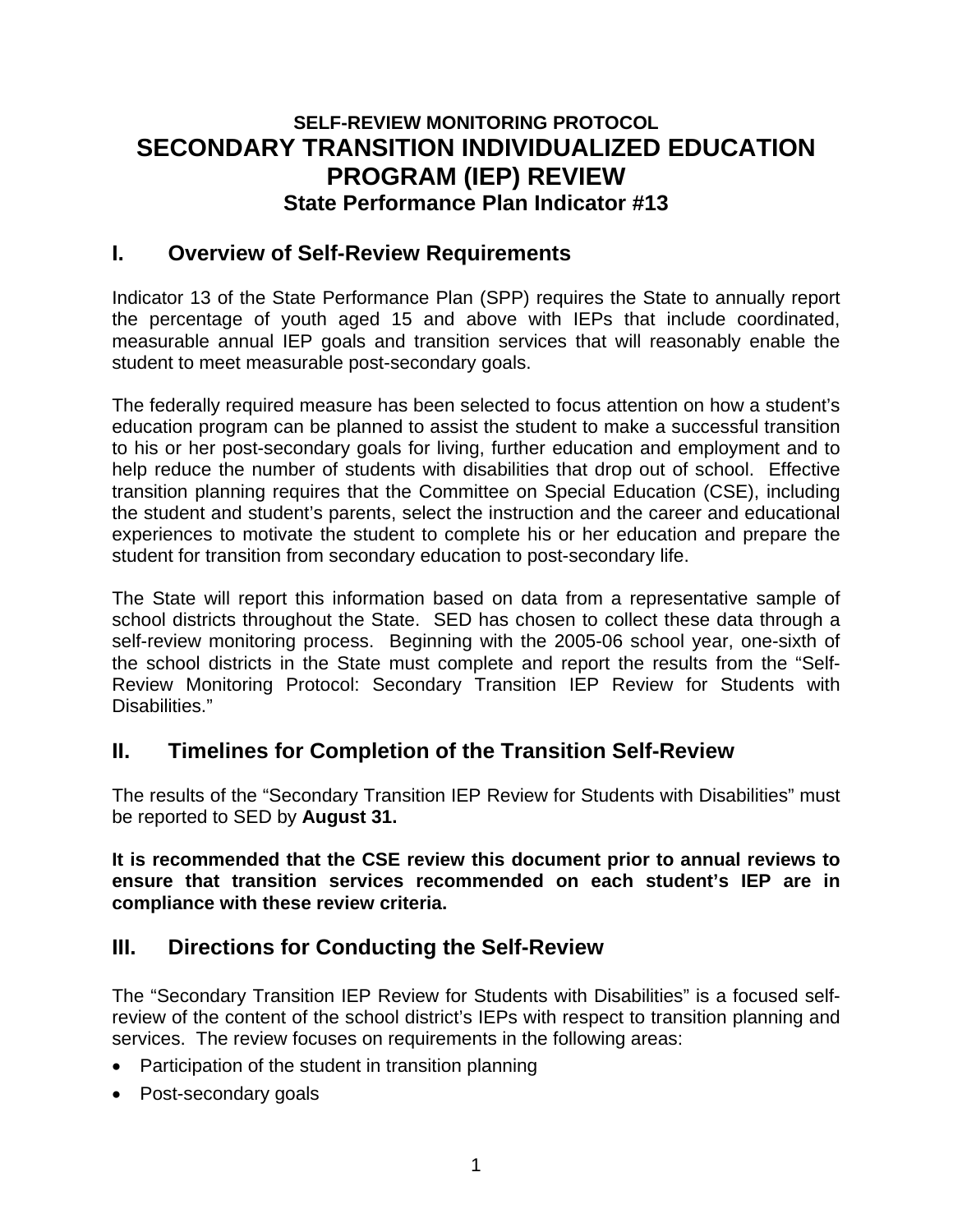- Present levels of performance and transition needs
- Annual goals
- Transition activities
- Statement of responsibilities of the school district and participating agencies

The review of IEPs requires a determination as to whether the IEP includes the specific transition content information and whether the content of the IEP would reasonably enable the student to meet measurable post-secondary goals. Therefore, this requires a qualitative review of IEPs. As such, the team that is selected to conduct the selfreview should consider the following quality indicators in the review process:

- Students actively participate in planning their educational programs leading toward achievement of post-secondary goals.
- IEPs are individualized and are based on the assessment information about the students, including individual needs, preferences, interests and strengths of the student.
- Transition needs identified in the students' assessment information are included in the students' present levels of performance.
- Annual goals address students' transition needs identified in the present levels of performance and are calculated to help each student progress incrementally toward the attainment of the post-secondary goals.
- The recommended special education programs and services will assist the students to meet their annual goals relating to transition.
- The statements of needed transition services are developed in consideration of the students' needs, preferences and interests, are directly related to the students' goals beyond secondary education and will assist the students to reach their postsecondary goals.
- Courses of study are linked to attainment of the students' post-secondary goals.
- The school district as well as appropriate participating agencies coordinate their activities in support of the students' attainment of post-secondary goals.

Prior to beginning the review, it is strongly recommended that the team avail itself of technical assistance available through the regional Transition Coordination Site to increase their awareness of effective practices and possible improvement strategies for the topics under review. Transition Coordination Sites are listed on the web at [www.vesid.nysed.gov/specialed/transition/tcslist.htm](http://www.vesid.nysed.gov/specialed/transition/tcslist.htm).

#### **Selecting a sample of records to be reviewed.**

The IEPs to be reviewed must be selected from the IEPs in effect for all students with disabilities who are aged 15-21 during the school year in which the district is designated to report and for whom the school district is responsible for CSE planning, including students provided special education services in district-operated programs, programs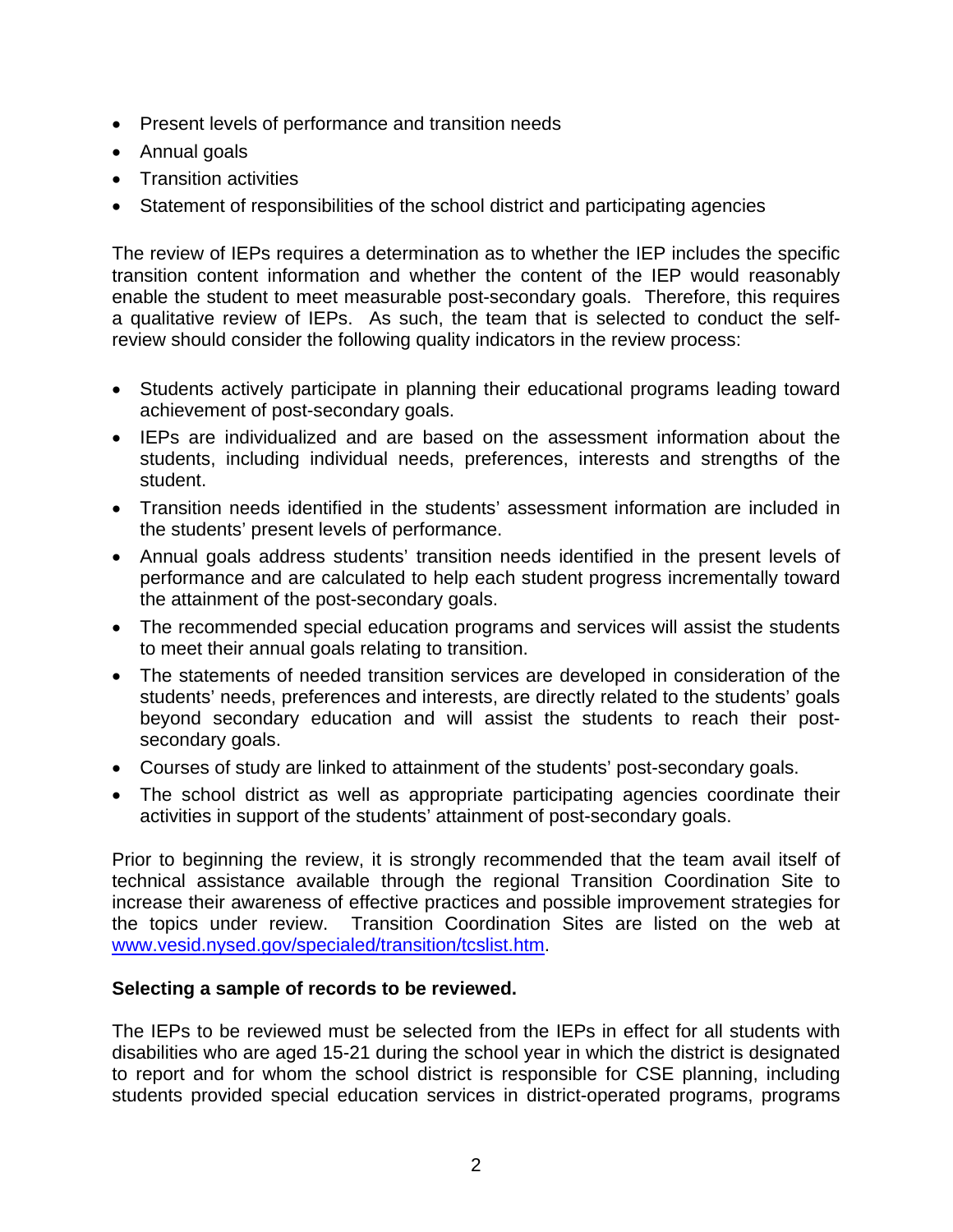operated by a board of cooperative educational services (BOCES) and approved private programs.

- School districts with 30 or fewer students in the total population of students with disabilities aged 15-21 will review all IEPs of this target population.
- School districts with more than 30 students in the total population of students with disabilities aged 15-21 will review a random selection of a minimum of 30 IEPs.
- New York City will randomly select and review a minimum of 100 students' IEPs annually.

The random selection of IEPs ensures that the data collected is representative of every eligible student across the age span of 15-21, including their disability classification, placement, race/ethnicity and other characteristics. To select a random sample, districts should select and use a random number table provided on-line at [www.vesid.nysed.gov/sedcar/randomno.htm](http://www.vesid.nysed.gov/sedcar/randomno.htm).

**Attachment 1** is a checklist of key steps for completing this self-review. Three forms (Attachments 2, 3 and 4) are completed as part of this self-review monitoring process:

- **School District Self-Review Monitoring Protocol** (Attachment 2). Attachment 2 establishes the protocol to conduct the self-review. The protocol specifies the regulatory requirements relating to Indicator #13, indicates the documentation that must be reviewed and identifies information to look for in reviewing that documentation for evidence of compliance. Attachment 2 is the form on which the district must document its compliance findings in detail and identify, for selfcorrection purposes, any corrective action and improvement activities needed to address compliance issues. Attachment 2 is not submitted to SED, but should be used to guide district steps to self-correct compliance issues.
- **Individual Student Record Review Form** (Attachment 3). Attachment 3 guides the collection of information from each student's record. Using Attachment 3, a determination must be made whether the regulatory requirement was or was not met by the IEP for each individual student. The School District Self-Review Monitoring Protocol (Attachment 2) should be referenced in determining what documentation in a student's record must be reviewed and information to look for in the review of that documentation. One Attachment 3 form should be completed separately for each IEP reviewed. The set of Attachment 3 forms are not submitted to SED, but are collectively used to determine compliance and kept by the district as documentation.
- **Secondary Transition IEP Self-Review Monitoring Report** (Attachment 4). Attachment 4 is a sample of the electronic reporting form the school district will complete to document the results of the district's self-review to SED. The district will report the number of student IEPs that contain appropriate transition content, and for each regulatory requirement, the district will document its findings of compliance or noncompliance. **The data from Attachment 4 must be submitted electronically to SED by August 31.**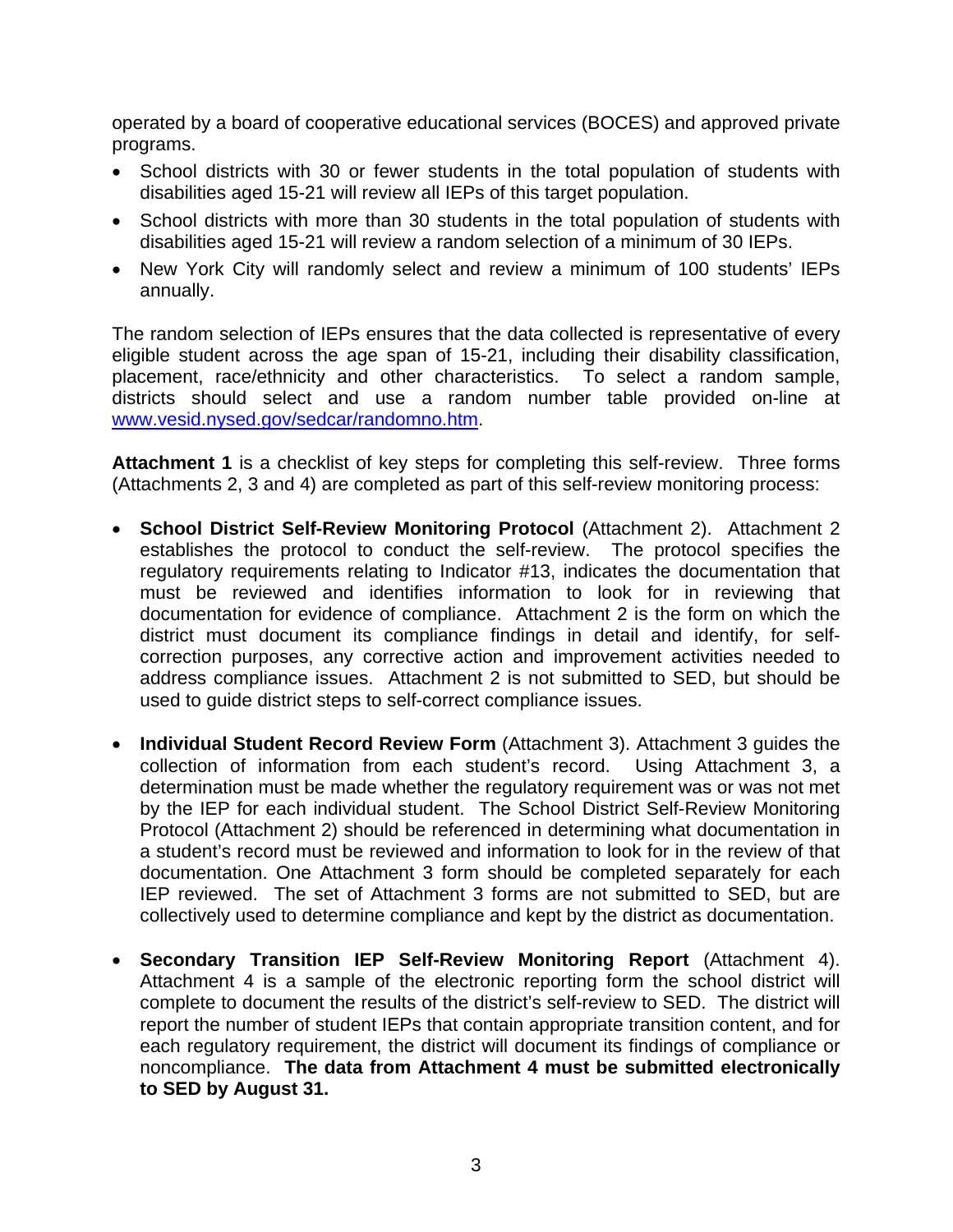# **IV. Identification of Noncompliance/Compliance**

#### **Number of youth with IEPs containing appropriate transition content**

• For an IEP to be considered in compliance, "yes" must be checked for every citation/issue on Attachment 3 that corresponds to that IEP.

#### **Identification of compliance/noncompliance by regulation**

- For each citation/issue, where less than 90 percent of the IEPs reviewed are in compliance, noncompliance must be indicated on the Self-Review Protocol.
- If the school district has instances of compliance that are 90 percent or greater, then the district must ensure that it addresses the instances of noncompliance. However, for purposes of State reporting, that citation/issue would be reported as being in compliance.

# **V. Report to the State Education Department (SED)**

The only documentation to be submitted to SED is data from the Secondary Transition IEP Self-Review Monitoring Report (Attachment 4). This report must be submitted electronically. To complete this form, go to [http://pd.nysed.gov,](http://pd.nysed.gov/) log on using the same user id and password as assigned for PD data submissions. Click on: Secondary Transition IEP Self-Review Monitoring Report and follow the directions for completion and submission. The district should **NOT** submit to SED any of the other forms completed during the self-review unless requested by SED.

Pursuant to the New York State Archives and Records Administration Records Retention and Disposition Schedule ED-1, the school district must maintain complete documentation of its review for a period of **seven years**. This documentation is subject to review by SED and therefore should be maintained in an easily retrievable and organized manner.

# **VI. SED Review of Self-Review Monitoring Report**

SED will review the electronically submitted data from the Self-Review Monitoring Report (Attachment 4) and respond as follows:

- If the school district reports to SED that, based on its self-review, the district has not identified any compliance issues relating to its IEPs and transition services, SED will arrange for a review of that determination.
- If the school district reports to SED that, based on its self-review, the district has one or more compliance issues, SED will notify the district that it must correct all instances of noncompliance as soon as possible, but not later than one year from the identification of the issues (i.e., date reported to SED). SED will provide periodic notifications to the school district to ensure correction of noncompliance within a year.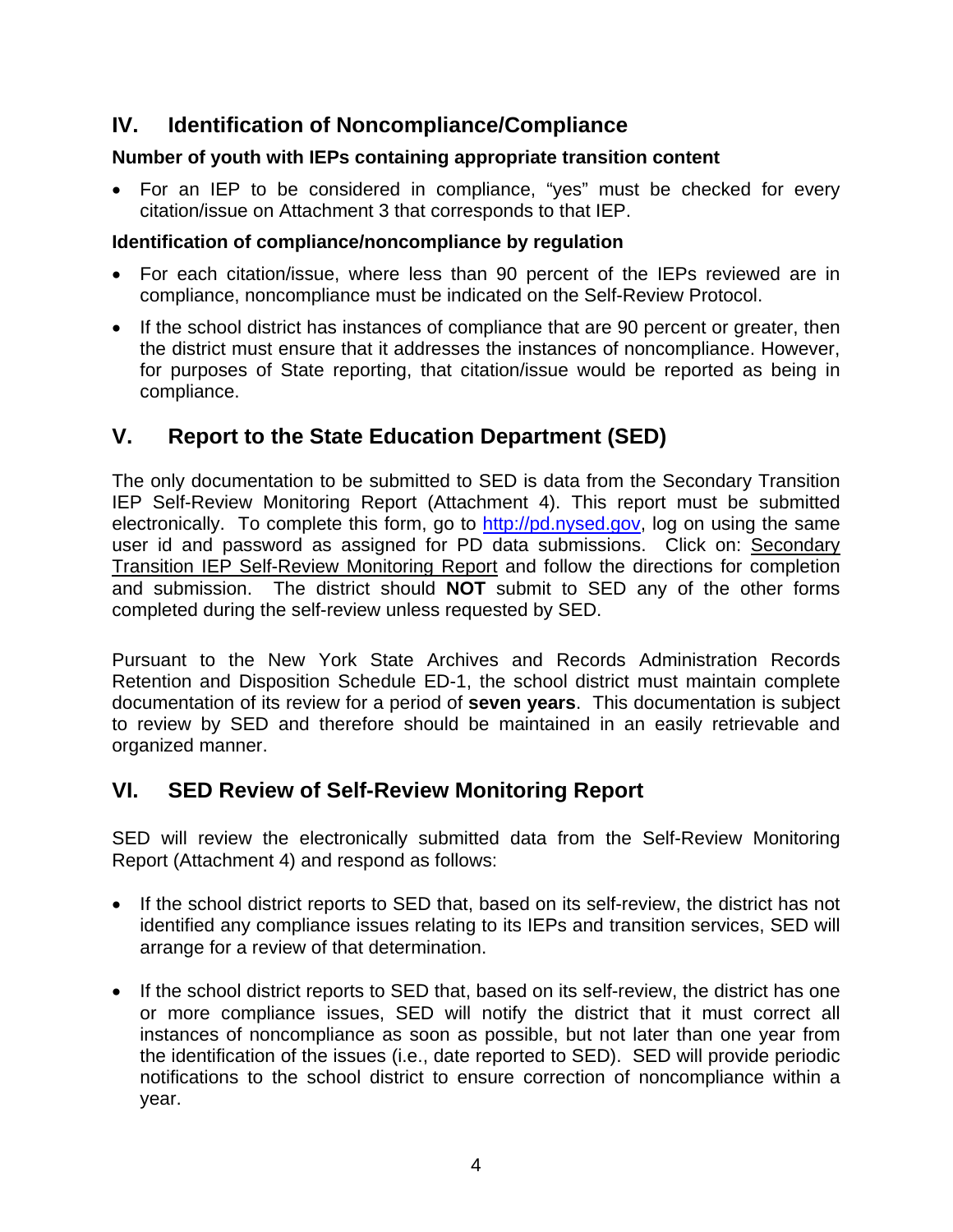# **VII. Correction of Noncompliance**

#### **Year 1 – Self Identification and Correction**

If the school district identifies that the IEPs of youth aged 15 and older do not include coordinated, measurable annual IEP goals and transition services that will reasonably enable the students to meet their measurable post-secondary goals, the school district must:

- report to SED issues of noncompliance found through the self-review process;
- document on the self-review protocol the steps the school district will take (i.e., corrective actions and improvement activities) to correct findings on noncompliance. This improvement plan is not submitted to SED but must be maintained with the selfreview documentation.
- correct all instances of noncompliance immediately, but not later than 12 months from the date of the report submitted to SED; and
- provide an assurance and documentation to SED that the school district has corrected all issues of noncompliance within one year from the date reported to SED. (Further information on this documentation will be provided to individual districts based on compliance findings.)

SED may determine, based on the nature and extent of the findings in the report submitted by the school district to SED and/or the verification of that report that a school district is in need of assistance, in need of intervention or in need of substantial intervention.

#### **Identification as a "School District in Need of Assistance" for two consecutive years:**

If a school district is identified as a "school district in need of assistance" for two consecutive years, SED must take one or more of the following actions:

- conduct a monitoring review of the school district's policies, procedures and practices;
- require the school district to obtain technical assistance;
- direct the school district's use of IDEA funds; and/or
- impose special conditions on the school district's use of IDEA funds.

#### **Identification as a "School District in Need of Intervention" for three consecutive years:**

If a school district is identified as a "school district in need of intervention" for three consecutive years, SED must take one or more of the following actions:

- any of the actions described above;
- require the school district to prepare a corrective action plan or improvement plan;
- direct a portion of the school district's use of IDEA funds; and/or
- impose special conditions on the school district's use of IDEA funds.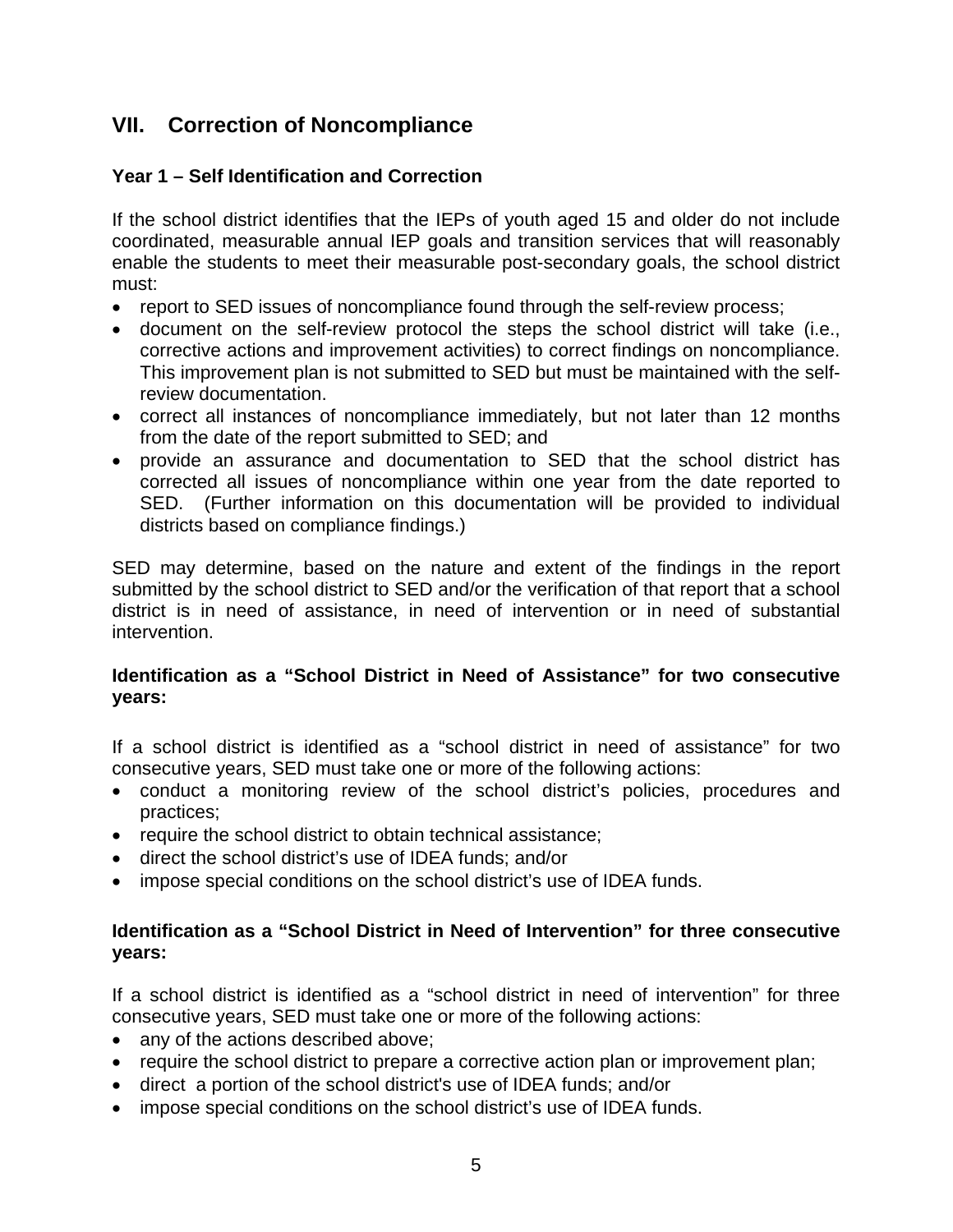#### **Identification as a "School District in Need of Substantial Intervention"**

• If the State determines that a school district needs substantial intervention in implementing the requirements or that there is substantial failure to comply with the requirements, the State may take other actions, including withholding in whole or part a portion of the school district's IDEA Part B funds.

### **VIII. Technical Assistance Resources**

For technical assistance relating to transition planning, you may contact the Regional Transition Coordination Site, Special Education Quality Assurance (SEQA) Regional Office, and/or the Special Education Training and Resource Center (SETRC). Contact information is found at the following web sites.

- Transition Coordination Sites <http://www.vesid.nysed.gov/specialed/transition/tcslist.htm>
- Special Education Quality Assurance <http://www.vesid.nysed.gov/specialed/quality/home.html>
- Special Education Training and Resource Centers <http://www.vesid.nysed.gov/lsn/setrc.htm>

Other sources of technical assistance include:

- Transition Web Site <http://www.vesid.nysed.gov/specialed/transition/home.html>
- Sample IEP and Guidance Document (under revision) <http://www.vesid.nysed.gov/specialed/publications/policy/iep/home.html>
- State Performance Plan <http://www.vesid.nysed.gov/specialed/spp/home.html>
- Frequently Asked Questions <http://www.vesid.nysed.gov/specialed/spp/13faqs.htm>

# **IX. Questions**

Questions regarding the "Secondary Transition IEP Review for Students with Disabilities" may be directed to [vesidspe@mail.nysed.gov](mailto:vesidspe@mail.nysed.gov) with the subject line *SPP #13 – Transition Self-Review*, Special Education Policy at (518) 473-2878 or to the Special Education Quality Assurance Regional Offices at [www.vesid.nysed.gov/specialed/](http://www.vesid.nysed.gov/specialed/) quality/qaoffices.htm.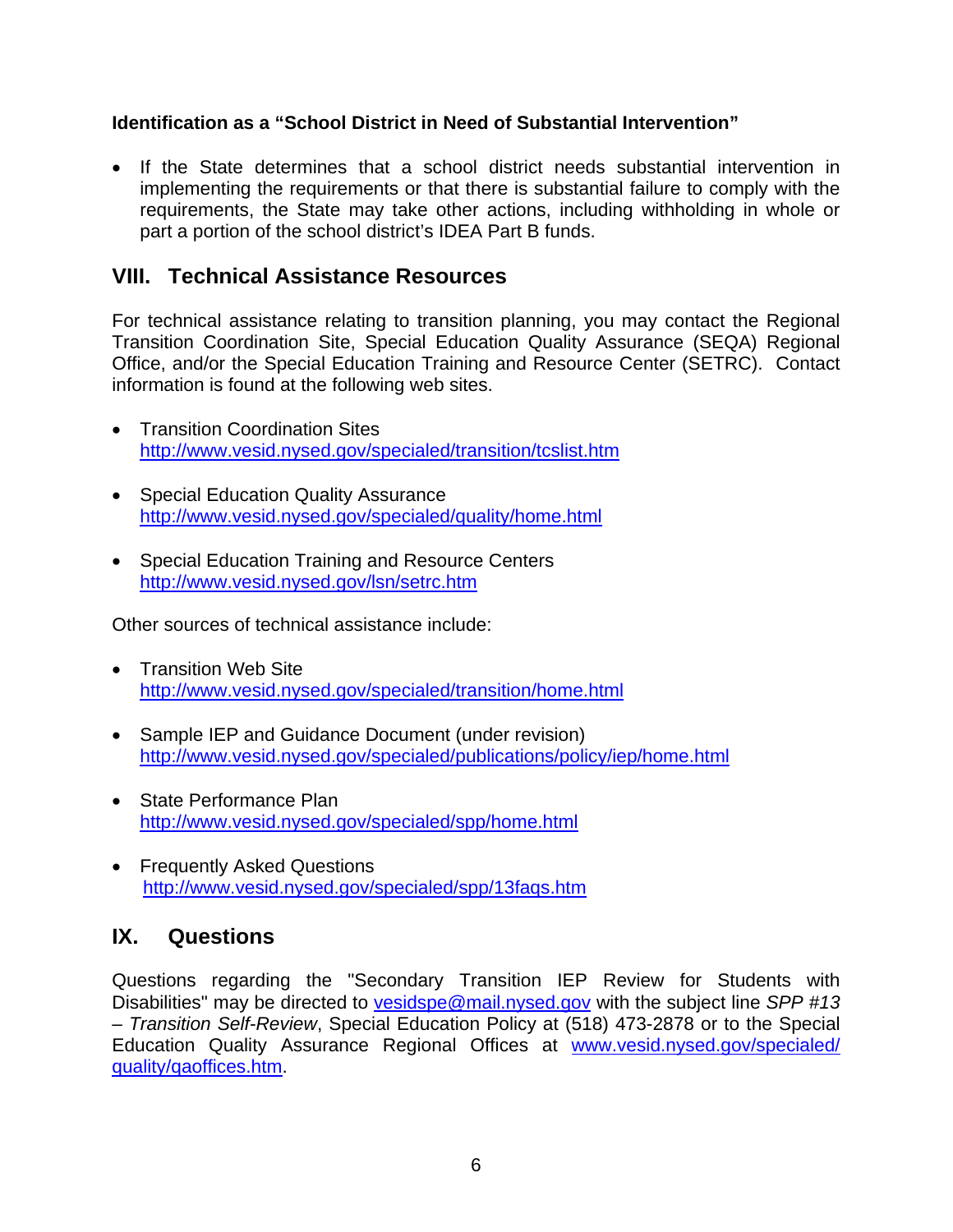| <b>Checklist to Complete the Transition Self-Review</b> |
|---------------------------------------------------------|
|---------------------------------------------------------|

| <b>Activity</b>                                                                                     | <b>Recommendations and Required Components of</b><br>the Review                                                                                                                                                                                                                                               |  |
|-----------------------------------------------------------------------------------------------------|---------------------------------------------------------------------------------------------------------------------------------------------------------------------------------------------------------------------------------------------------------------------------------------------------------------|--|
| School superintendent or                                                                            | Identify a team leader for the review process.<br>$\bullet$                                                                                                                                                                                                                                                   |  |
| designee selects the team<br>members to conduct the<br>self-review.                                 | Select a review team. Team members may include<br>a director of special education, school principal,<br>special education teacher, general education<br>teacher, parent of a student with a disability, CSE<br>chairperson or a school psychologist.                                                          |  |
|                                                                                                     | To provide objectivity and to benefit from technical<br>assistance during the review process, it is<br>recommended that the district invite someone from<br>outside the district such as the Regional Transition<br>Site Coordinator to participate in the self-review.                                       |  |
| Conduct an initial meeting                                                                          | Assign staff responsible to:<br>$\bullet$                                                                                                                                                                                                                                                                     |  |
| of the review team to<br>discuss timelines for the                                                  | Identify the sample of students.<br>$\circ$                                                                                                                                                                                                                                                                   |  |
| review and the process to                                                                           | Complete the student record reviews.<br>$\circ$                                                                                                                                                                                                                                                               |  |
| review and collect the<br>required information.                                                     | It is recommended that at least two staff review each<br>$\bullet$<br>student's record to enhance validity and reliability of<br>the review findings.                                                                                                                                                         |  |
|                                                                                                     | Identify the process to complete the review and due<br>dates.                                                                                                                                                                                                                                                 |  |
|                                                                                                     | Establish meeting dates to review the results.<br>$\bullet$                                                                                                                                                                                                                                                   |  |
| Identify sources of data and<br>information that must be<br>reviewed.                               | Each section of the self-review protocol identifies<br>$\bullet$<br>specific documentation on the student's IEPs that<br>must be reviewed.                                                                                                                                                                    |  |
| Select a sample of student<br>records to be reviewed.                                               | Select the sample of IEPs to review from all students<br>$\bullet$<br>with disabilities aged 15-21 who are provided special<br>education services in district-operated programs or<br>under contract with other service providers during<br>the school year in which the district is designated to<br>report. |  |
| Complete the Individual<br><b>Student Record Review</b><br>Form (Attachment 3) for<br>each student. | Referencing Attachment 2 for guidance, review IEPs<br>$\bullet$<br>and record findings for each student's IEP on the<br>Individual Student Record Review (Attachment 3).                                                                                                                                      |  |
| <b>Transfer Data to Self-</b><br><b>Review Monitoring Protocol</b><br>(Attachment 2).               | Assign one individual to transfer data from all of the<br>٠<br>Individual Student Record Reviews (Attachment 3)<br>onto the Self-Review Monitoring Protocol<br>(Attachment 2).                                                                                                                                |  |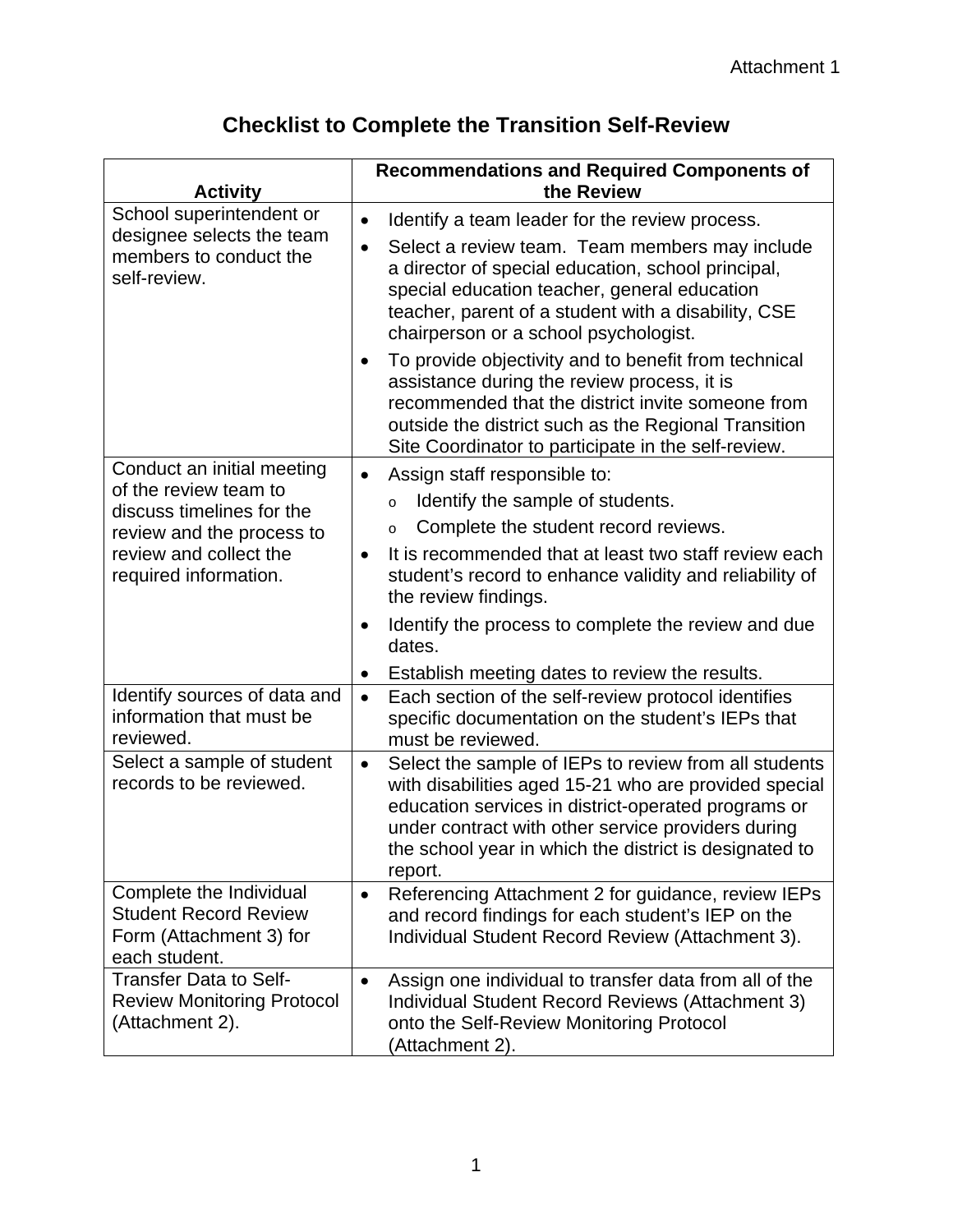| <b>Activity</b>                                                                                           | <b>Recommendations and Required Components of</b><br>the Review                                                                                                                                                                                                                                                                                                                                                                                                                                                                                                                                                                       |  |  |
|-----------------------------------------------------------------------------------------------------------|---------------------------------------------------------------------------------------------------------------------------------------------------------------------------------------------------------------------------------------------------------------------------------------------------------------------------------------------------------------------------------------------------------------------------------------------------------------------------------------------------------------------------------------------------------------------------------------------------------------------------------------|--|--|
| Convene a meeting of the<br>review team to discuss the<br>findings.                                       | Upon completion of the review of documentation, the<br>$\bullet$<br>team must document whether the district's<br>secondary transition IEPs are in or are not in<br>compliance with State requirements.                                                                                                                                                                                                                                                                                                                                                                                                                                |  |  |
| Analyze the data to identify<br>the specific nature and<br>extent of the areas in need<br>of improvement. | Question and probe data to determine relevant<br>factors relating to the issues with the IEP (e.g.,<br>assessment information is not being included in<br>Present Levels of Performance; Post-secondary<br>Goals not measurable; Coordinated Set of Activities<br>not tied to student needs, etc.).                                                                                                                                                                                                                                                                                                                                   |  |  |
|                                                                                                           | Go back to the Self-Review Monitoring Protocol<br>$\bullet$<br>(Attachment 2) to summarize the findings:<br>Document compliance and noncompliance.<br>$\circ$<br>Describe the specific details of noncompliance.<br>$\circ$<br>Identify what must be corrected and how it will be<br>$\circ$<br>corrected.<br>Set a timetable for correction.<br>$\circ$<br>Identify and document improvement activities<br>$\circ$<br>(e.g., staff development) to be used by the<br>district to correct noncompliance.<br>This improvement plan is not submitted to SED<br>$\circ$<br>but must be maintained with the self-review<br>documentation. |  |  |
|                                                                                                           | All noncompliance must be corrected no later<br>$\circ$<br>than one year from the date of identification.                                                                                                                                                                                                                                                                                                                                                                                                                                                                                                                             |  |  |
| Submit data from the<br>signed Self-Review                                                                | By: August 31                                                                                                                                                                                                                                                                                                                                                                                                                                                                                                                                                                                                                         |  |  |
| <b>Monitoring Report</b><br>(Attachment 4) to SED.                                                        | Manner of submission: Electronic.                                                                                                                                                                                                                                                                                                                                                                                                                                                                                                                                                                                                     |  |  |
|                                                                                                           | To submit data from this form, go to http://pd.nysed.gov.                                                                                                                                                                                                                                                                                                                                                                                                                                                                                                                                                                             |  |  |
|                                                                                                           | The Superintendent or Chief School Officer of the<br>school district must verify that the report to be submitted<br>electronically to SED provides accurate data and<br>information.                                                                                                                                                                                                                                                                                                                                                                                                                                                  |  |  |
|                                                                                                           | Print the Report after submitting to SED for record-<br>keeping purposes.                                                                                                                                                                                                                                                                                                                                                                                                                                                                                                                                                             |  |  |

Maintain all documentation used to complete the self-review for seven years. Records should be retained in an organized and easily retrievable format. All documentation is subject to SED review.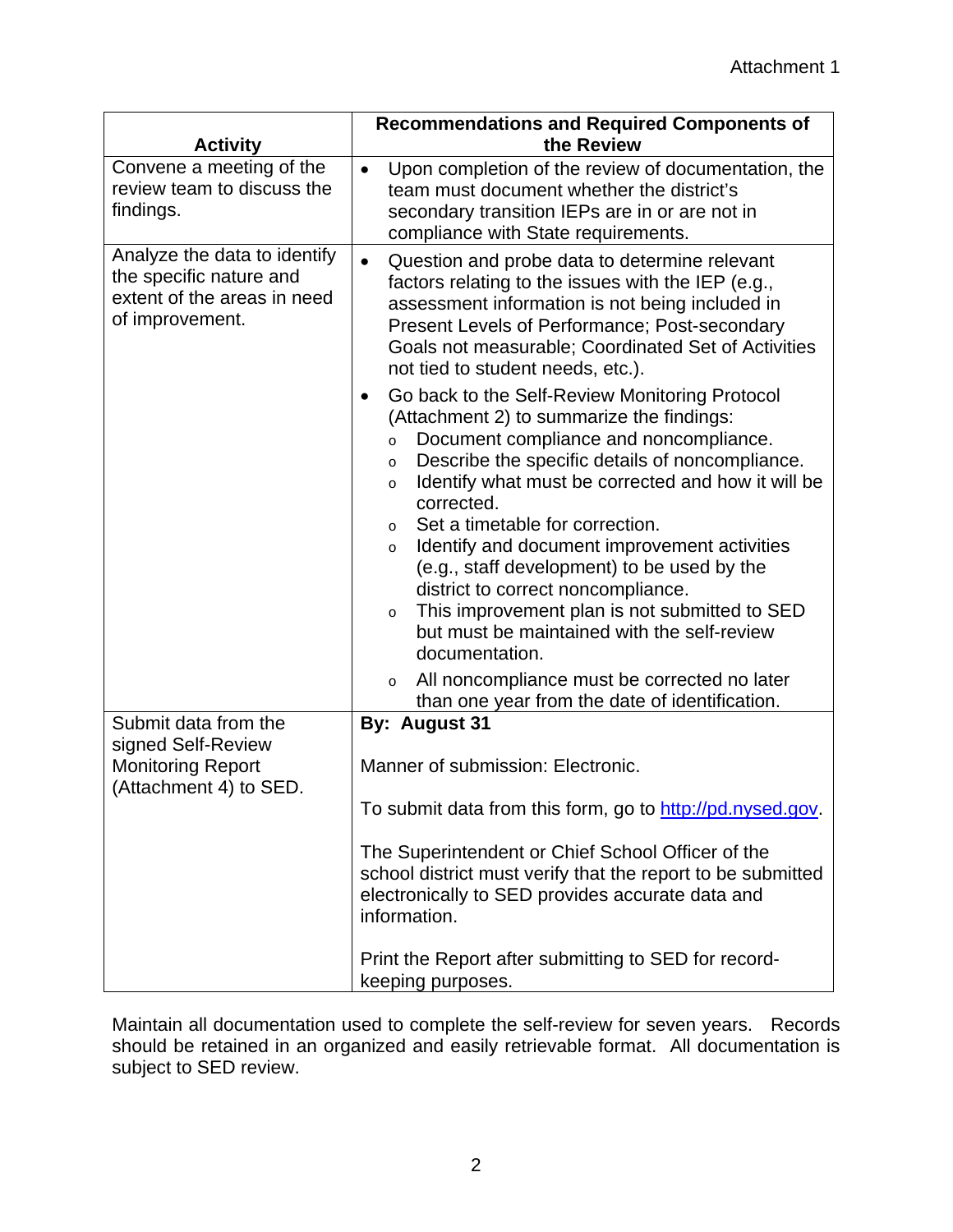#### **SCHOOL DISTRICT SELF-REVIEW MONITORING PROTOCOL SECONDARY TRANSITION IEP REVIEW FOR STUDENTS WITH DISABILITIES**

| <b>School District:</b>         |  |
|---------------------------------|--|
| Form completed by: (Name/Title) |  |
| <b>Telephone/Email:</b>         |  |
| Date review completed:          |  |

**Purpose of the Review:** 

To determine the percentage of youth aged 15 and older with individualized education programs (IEPs) that include coordinated, measurable, annual IEP goals and transition services that will reasonably enable the student to meet their measurable postsecondary goals.

**Team members participating in the self-review [indicate name(s) and title(s)]:**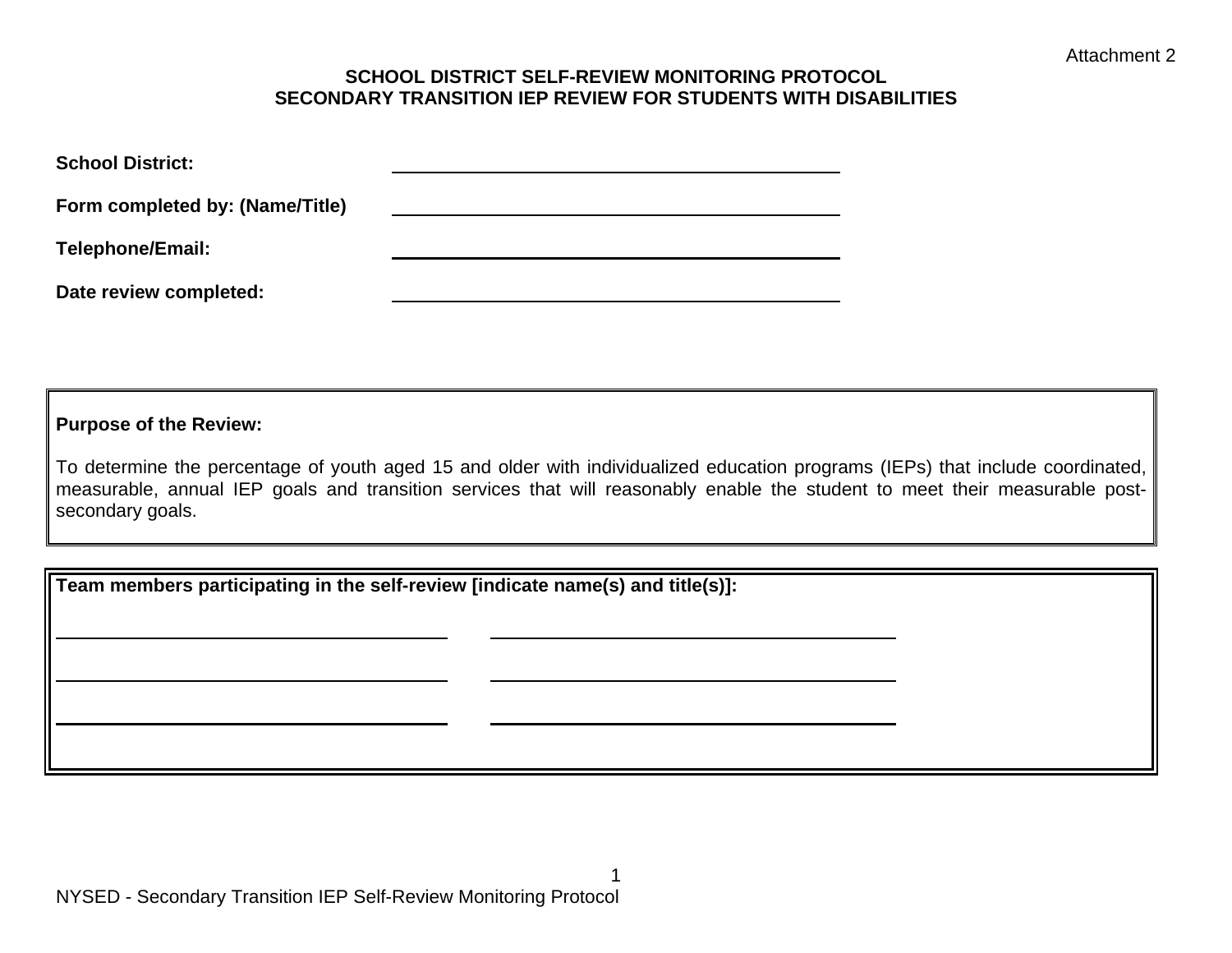#### **DIRECTIONS**

This form establishes the protocol to conduct the Secondary Transition Individualized Education Program (IEP) Self-Review, as required to address Indicator #13 of the State Performance Plan. The district must conduct a review of IEPs to determine the percentage of youth aged 15 and above with IEPs that include coordinated, measurable annual IEP goals and transition services that will reasonably enable students to meet measurable post-secondary goals.

**Areas to be reviewed.** The review focuses on requirements in the following areas:

- Participation of the student in transition planning
- Post-secondary goals
- Present levels of performance and transition needs
- Annual goals
- Transition activities
- Statement of responsibilities of the school district and participating agencies

**Citation and Issue:** Regulatory requirements that are determined by SED to be most closely related to the indicator under review.

**Documentation and Evidence:** For each area to be reviewed, the protocol provides a specific list of documentation (information to look at) and evidence (information to look for) that must be considered in reviewing each IEP in the review sample.

**Number and Percentage of Compliance Based on Record Reviews:** Upon completion of the individual record reviews, document the number of student IEPs found in compliance for each citation. In the next column, calculate the percentage of compliance by dividing the total number of IEPs found in compliance by the total number of IEPs reviewed and document the percentage found.

**Determination of Compliance: Y (Yes) or N (No).** The notation of Y indicates that the district is in compliance with the specific regulatory requirement. The notation of N indicates that the district is not in compliance with the regulatory requirement. Instances of compliance noted for fewer than 90 percent of the IEPs reviewed must be indicated as noncompliance. The team should carefully review all findings from all the documentation and evidence to make its determination of compliance for each citation.

**Findings:** This page is to be used by the school district to document the review team's findings and to identify any improvement activities necessary to correct identified compliance issues.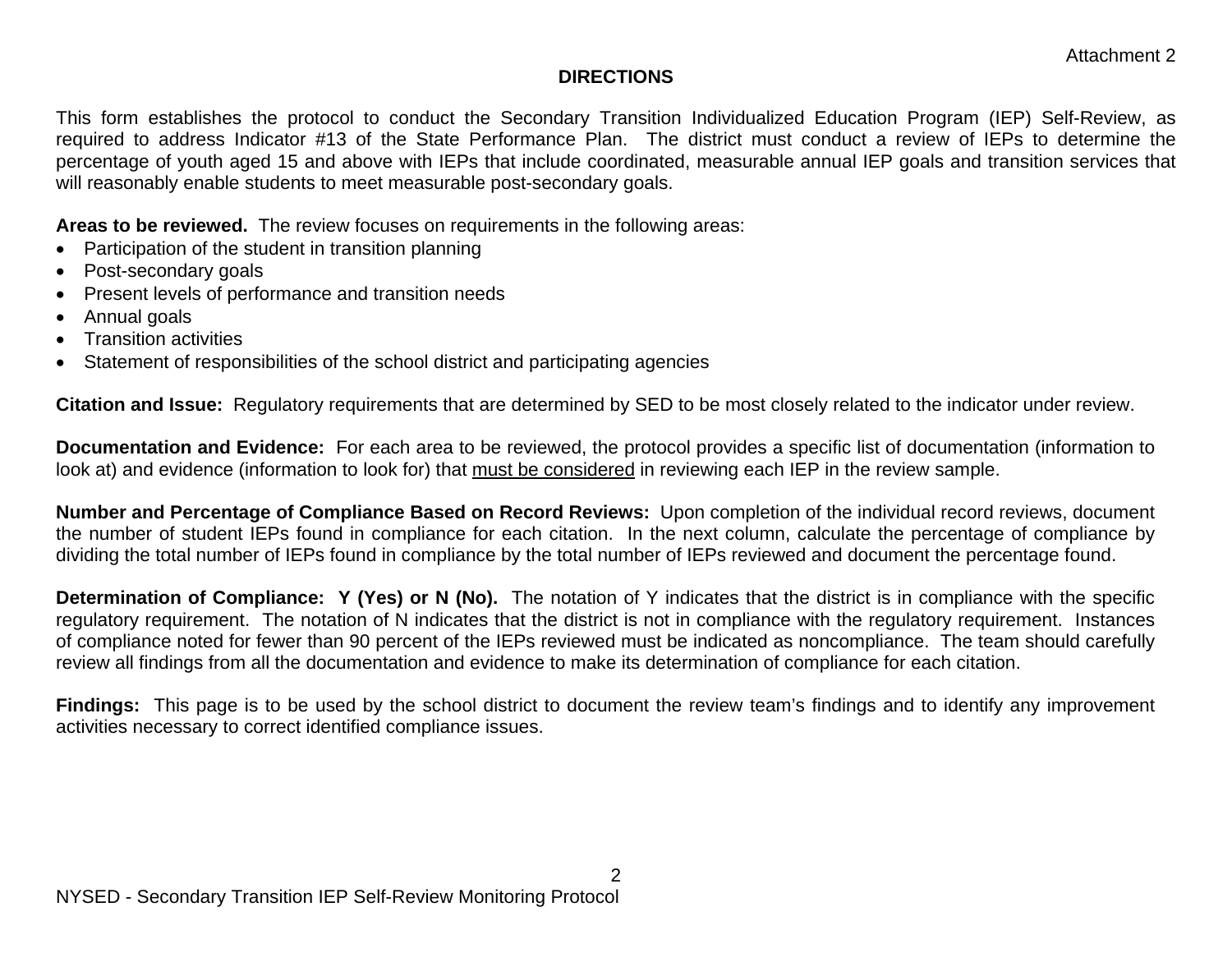I. **Transition Service Needs, Measurable Post-secondary Goals and Annual Goals.** The IEPs of secondary students with disabilities aged 15 and older must include measurable post-secondary goals based on appropriate assessment information about student strengths, needs, preferences, and interests as these pertain to post-secondary transition. The student's post-secondary goals, present levels of performance and transition needs form the basis for the identification of annual goals, courses of instruction and transition services to incrementally assist the student to achieve his/her post-secondary goals. The annual goals are based on the student's present levels of performance and incrementally prepare the student to achieve his/her post-secondary goals.

| <b>Citation</b>                                                                                                                                                                                                                                          |                                                                                                                                                                                                                                                                                                                                                                                          | <b>Issue</b>                                                                                                                                                                                                                                                                                                                                                                                                                                                                                                                                                                                                                                                                                                                                                                                              | <b>Total # IEPs</b><br><u>in</u><br><b>Compliance</b><br>(Checked<br>'yes') | Percentage in<br><b>Compliance (total #</b><br><b>IEPs in compliance</b><br>divided by total # of<br><b>IEPs reviewed)</b> | Y | <b>Determination</b><br>of Compliance<br>N |
|----------------------------------------------------------------------------------------------------------------------------------------------------------------------------------------------------------------------------------------------------------|------------------------------------------------------------------------------------------------------------------------------------------------------------------------------------------------------------------------------------------------------------------------------------------------------------------------------------------------------------------------------------------|-----------------------------------------------------------------------------------------------------------------------------------------------------------------------------------------------------------------------------------------------------------------------------------------------------------------------------------------------------------------------------------------------------------------------------------------------------------------------------------------------------------------------------------------------------------------------------------------------------------------------------------------------------------------------------------------------------------------------------------------------------------------------------------------------------------|-----------------------------------------------------------------------------|----------------------------------------------------------------------------------------------------------------------------|---|--------------------------------------------|
| 8 NYCRR<br>§200.4(d)<br>(4)(i)(c)<br>8 NYCRR<br>\$200.4(d)<br>(2)(ix)(a)                                                                                                                                                                                 | school to post-school activities.                                                                                                                                                                                                                                                                                                                                                        | When the CSE met to consider transition service needs, the school district<br>invited the student. If the student did not attend, the district ensured that<br>the student's preferences and interests were considered.<br>Under the student's present levels of performance, the IEP includes a<br>statement of the student's needs, taking into account the student's<br>strengths, preferences and interests, as they relate to transition from                                                                                                                                                                                                                                                                                                                                                        |                                                                             |                                                                                                                            |   |                                            |
| 8 NYCRR<br>\$200.4(d)<br>(2)(ix)(b)<br>8 NYCRR<br>\$200.4(d)<br>(2)(iii)                                                                                                                                                                                 | The IEP includes appropriate measurable post-secondary goals based<br>upon age appropriate transition assessments relating to training,<br>education, employment and, where appropriate, independent living skills.<br>Each IEP includes measurable annual goals consistent with the student's<br>needs and abilities, including (if applicable) benchmarks or short-term<br>objectives. |                                                                                                                                                                                                                                                                                                                                                                                                                                                                                                                                                                                                                                                                                                                                                                                                           |                                                                             |                                                                                                                            |   |                                            |
| <b>Documentation</b><br>Look at:<br>IEPs:<br>Post-secondary goals<br>$\bullet$<br>Present levels of<br>$\bullet$<br>performance<br>Annual goals<br>$\bullet$<br>Short-term instructional<br>$\bullet$<br>objectives and<br>benchmarks, as<br>appropriate |                                                                                                                                                                                                                                                                                                                                                                                          | <b>Evidence</b><br>Look for evidence of:<br>Direct student involvement in determining preferences and interests, transition needs and post-secondary goals.<br>Present levels of performance indicate the student's strengths, preferences and interests.<br>Present levels of performance identify the student's needs relating to transition.<br>Post-secondary goal statements include goals relating to training, education, employment and independent living.<br>Post-secondary goals are measurable (i.e., observable).<br>Post-secondary goals are based on age-appropriate assessment information.<br>Annual goals are recommended that would incrementally help the student to achieve his/her post-secondary<br>goals.<br>Goals are not the same on all IEPs but are unique to the individual. |                                                                             |                                                                                                                            |   |                                            |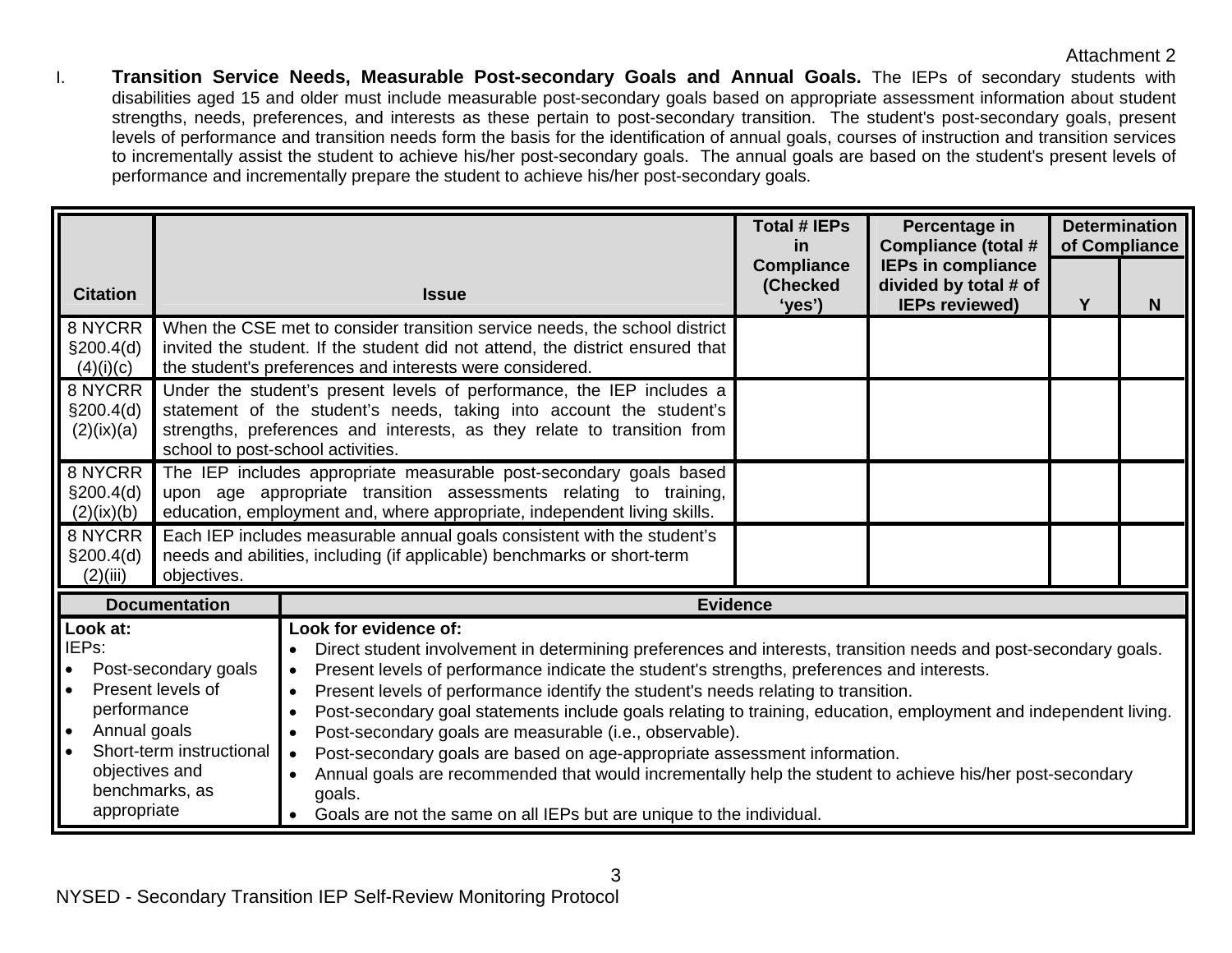#### **Transition Service Needs, Measurable Post-secondary Goals and Annual Goals**

| <b>Findings</b>                                                                          |                                     |  |  |
|------------------------------------------------------------------------------------------|-------------------------------------|--|--|
| Description of specific details of noncompliance in policy,<br>procedures and practices: | <b>Corrective action required:</b>  |  |  |
|                                                                                          | Improvement activities recommended: |  |  |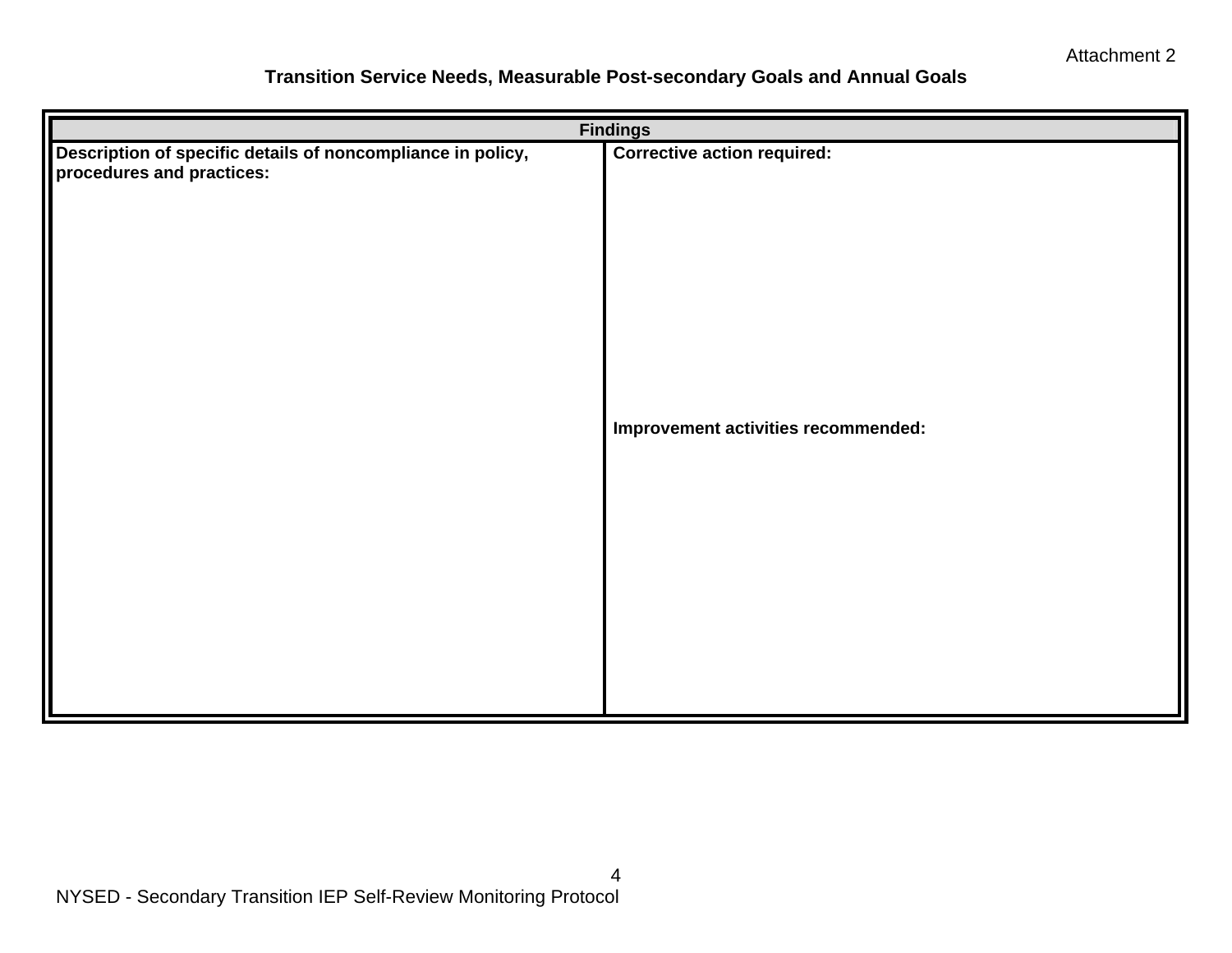II. **Transition Services.** The IEPs of secondary students with disabilities aged 15 and older must include recommendations for special education programs and services and transition activities that are coordinated and will reasonably enable the students to meet their measurable post-secondary goals.

| <b>Citation</b>                                                                                                                                                                                                                                                                                                      |                                                                                                                                                                                                                                                                                                            | <b>Issue</b>                                                                                                                                                                                                                                                                                                                                                                                                                                                                                                                                                                                                                                                                                                                                                                                                                                                                                                                                                                                                | Total # IEPs in<br><b>Compliance</b><br>(Checked 'yes') | Percentage<br>in.<br><b>Compliance</b> | <b>Determination</b><br>of Compliance<br>Y | N |
|----------------------------------------------------------------------------------------------------------------------------------------------------------------------------------------------------------------------------------------------------------------------------------------------------------------------|------------------------------------------------------------------------------------------------------------------------------------------------------------------------------------------------------------------------------------------------------------------------------------------------------------|-------------------------------------------------------------------------------------------------------------------------------------------------------------------------------------------------------------------------------------------------------------------------------------------------------------------------------------------------------------------------------------------------------------------------------------------------------------------------------------------------------------------------------------------------------------------------------------------------------------------------------------------------------------------------------------------------------------------------------------------------------------------------------------------------------------------------------------------------------------------------------------------------------------------------------------------------------------------------------------------------------------|---------------------------------------------------------|----------------------------------------|--------------------------------------------|---|
| 8 NYCRR<br>§200.4(d)<br>(2)(ix)(c)                                                                                                                                                                                                                                                                                   | The IEP includes a statement of the transition service needs of the student that<br>focuses on the student's courses of study.                                                                                                                                                                             |                                                                                                                                                                                                                                                                                                                                                                                                                                                                                                                                                                                                                                                                                                                                                                                                                                                                                                                                                                                                             |                                                         |                                        |                                            |   |
| 8 NYCRR<br>\$200.4(d)<br>(2)(v)                                                                                                                                                                                                                                                                                      | The IEP indicates the recommended special education program and services to<br>advance appropriately toward meeting the annual goals relating to transition<br>needs.                                                                                                                                      |                                                                                                                                                                                                                                                                                                                                                                                                                                                                                                                                                                                                                                                                                                                                                                                                                                                                                                                                                                                                             |                                                         |                                        |                                            |   |
| 8 NYCRR<br>\$200.4(d)<br>(2)(ix)(d)                                                                                                                                                                                                                                                                                  | The IEP includes needed activities to facilitate the student's movement from<br>school to post-school activities, including:<br>$\checkmark$ instruction,<br>$\checkmark$ related services.                                                                                                                |                                                                                                                                                                                                                                                                                                                                                                                                                                                                                                                                                                                                                                                                                                                                                                                                                                                                                                                                                                                                             |                                                         |                                        |                                            |   |
|                                                                                                                                                                                                                                                                                                                      | $\checkmark$ community experiences,<br>$\checkmark$ the development of employment and other post-school adult living objectives, and<br>$\checkmark$ when appropriate, acquisition of daily living skills and functional vocational evaluation.                                                            |                                                                                                                                                                                                                                                                                                                                                                                                                                                                                                                                                                                                                                                                                                                                                                                                                                                                                                                                                                                                             |                                                         |                                        |                                            |   |
| 8 NYCRR<br>§200.4(d)<br>(2)(ix)(e)                                                                                                                                                                                                                                                                                   | The IEP includes a statement of the responsibilities of the school district and,<br>when applicable, participating agencies for the provision of such services and<br>activities that promote movement from school to post-school opportunities, or<br>both, before the student leaves the school setting. |                                                                                                                                                                                                                                                                                                                                                                                                                                                                                                                                                                                                                                                                                                                                                                                                                                                                                                                                                                                                             |                                                         |                                        |                                            |   |
| <b>Documentation</b>                                                                                                                                                                                                                                                                                                 |                                                                                                                                                                                                                                                                                                            | <b>Evidence</b>                                                                                                                                                                                                                                                                                                                                                                                                                                                                                                                                                                                                                                                                                                                                                                                                                                                                                                                                                                                             |                                                         |                                        |                                            |   |
| Look at:<br>IEP content including:<br>Present levels of academic<br>achievement, functional performance<br>and individual needs<br>Post-secondary goals<br>$\bullet$<br>Annual goals<br>$\bullet$<br>Recommended special education<br>$\bullet$<br>programs and services<br>Coordinated set of transition activities |                                                                                                                                                                                                                                                                                                            | Look for evidence of:<br>• Courses of study including career and technical education or other career development.<br>• An observable relationship among the present levels of performance, transition needs and post-<br>secondary goals, annual goals, recommended special education programs and the coordinated set of<br>activities recommended for the student.<br>• Needed activities identified for each of the six areas (instruction, related services, community<br>experiences, development of employment and other post-school living objectives and acquisition of<br>daily living skills and functional vocational evaluations, when appropriate).<br>• Clear indication that the participating agency responsible to provide the recommended activity<br>participated in the planning process.<br>• Coordination between school district activities and those of participating agencies is designed to help<br>the student incrementally work toward attainment of the post-secondary goals. |                                                         |                                        |                                            |   |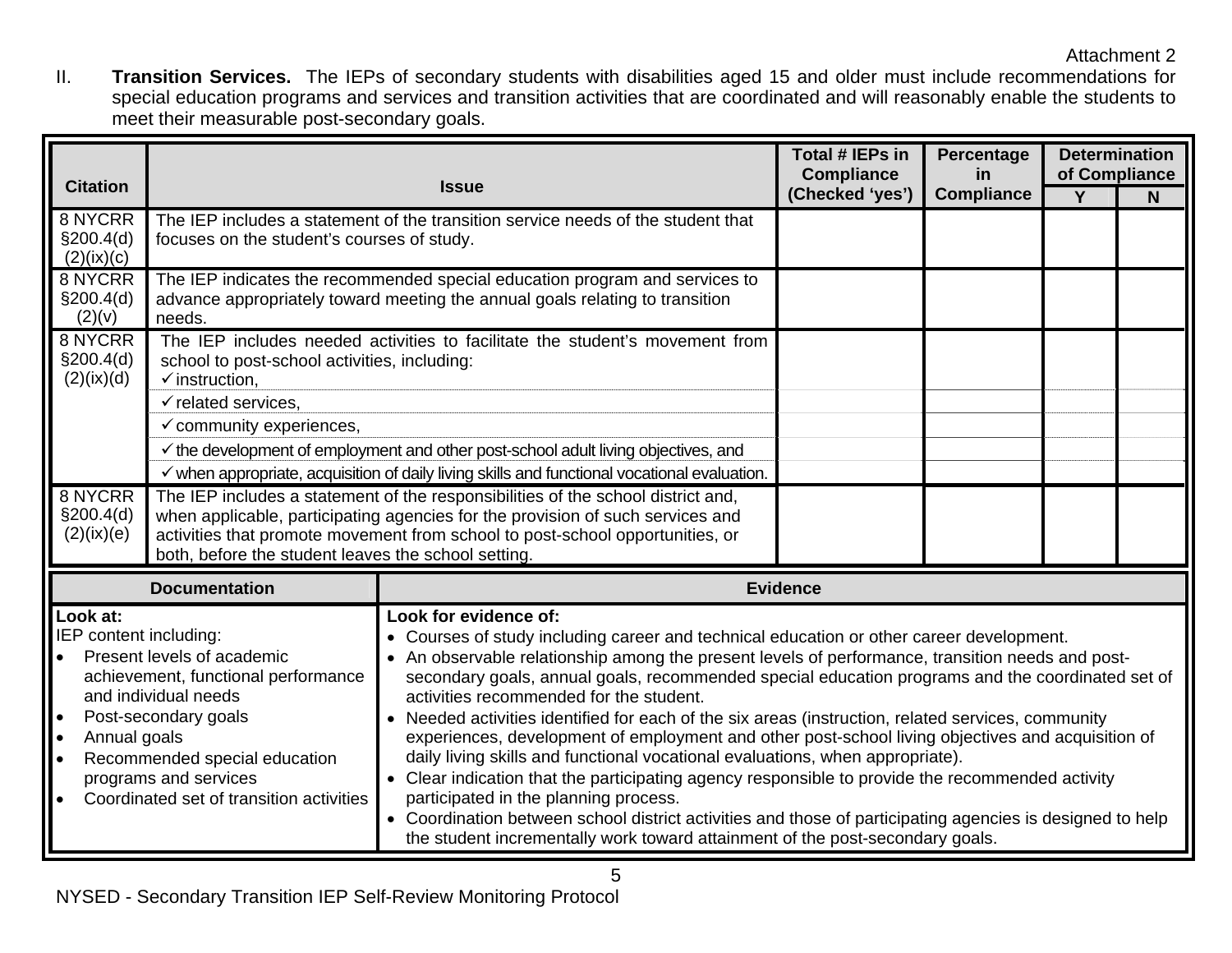| <b>Findings</b>                                                                          |                                     |  |  |
|------------------------------------------------------------------------------------------|-------------------------------------|--|--|
| Description of specific details of noncompliance in policy,<br>procedures and practices: | <b>Corrective action required:</b>  |  |  |
|                                                                                          | Improvement activities recommended: |  |  |

# **Recommended Special Education Program and Services and Transition Activities**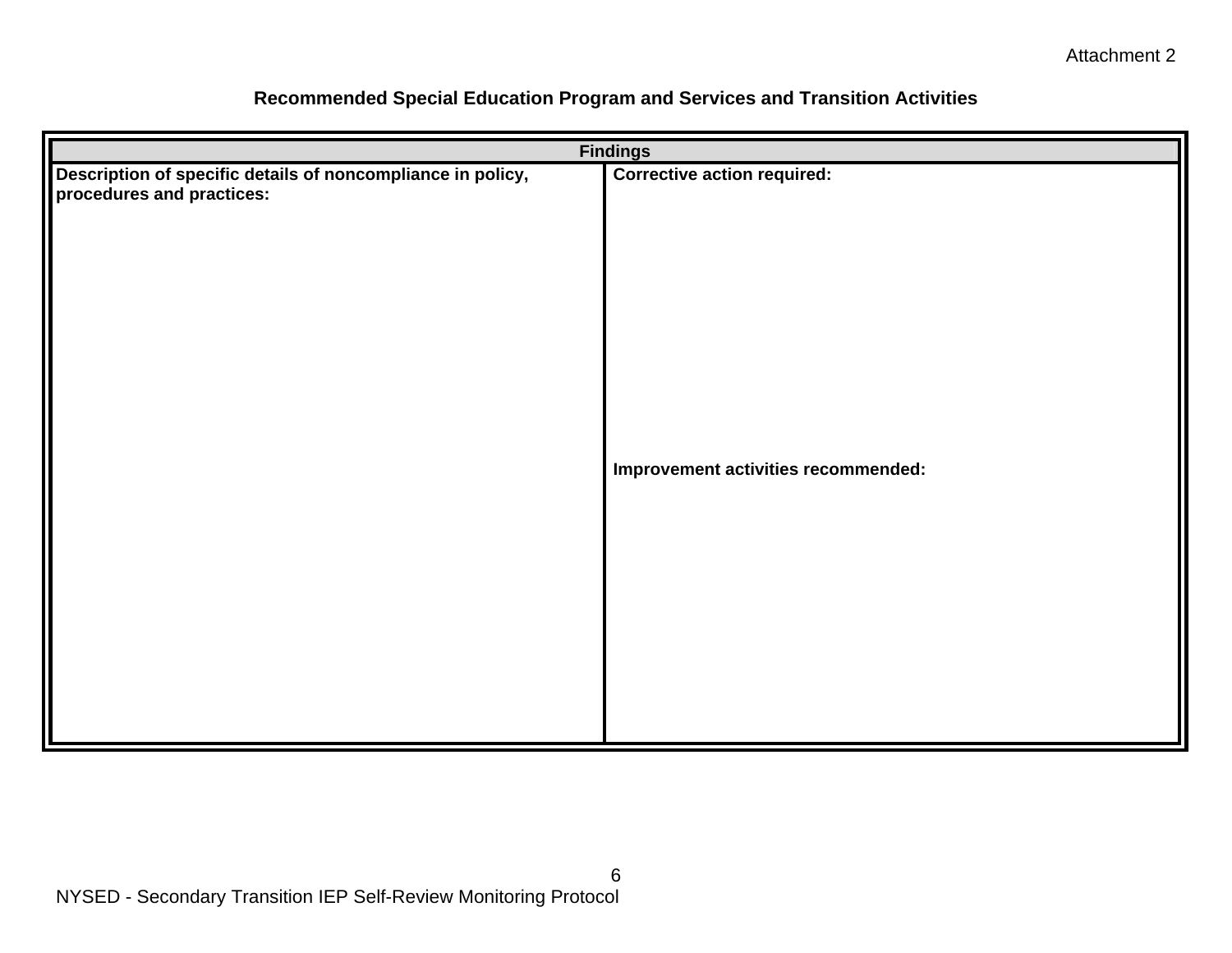# **Individual Student Record Review Form**

| <b>School District:</b> |  |
|-------------------------|--|
| Building:               |  |
| Person Completing Form: |  |
| Date of Record Review:  |  |

| Student Name/ID:      | DOB:            |
|-----------------------|-----------------|
| School/Grade/Program: | Classification: |
| Diploma Anticipated:  | Gender:         |

#### **Directions:**

This form is designed to assist the team in compiling documentation of compliance findings. It must be kept on file by the school district and is not submitted to SED unless requested.

Individual student records must be reviewed for evidence that the IEP includes coordinated, measurable, annual IEP goals and transition services that will reasonably enable the student to meet his/her measurable post-secondary goals. Each compliance issue must have a notation for each student record reviewed.

- Indicate "Y" (yes) in the column if the item is present and meets compliance.
- Indicate "N" (no) in the column if the item is missing or if the item does not meet compliance.
- In the "Source of Data/Comments" column, indicate where the data to identify compliance was found (e.g., name the section of the IEP). Provide observational comments such as "relationship of transition activities to post-secondary goals not evident."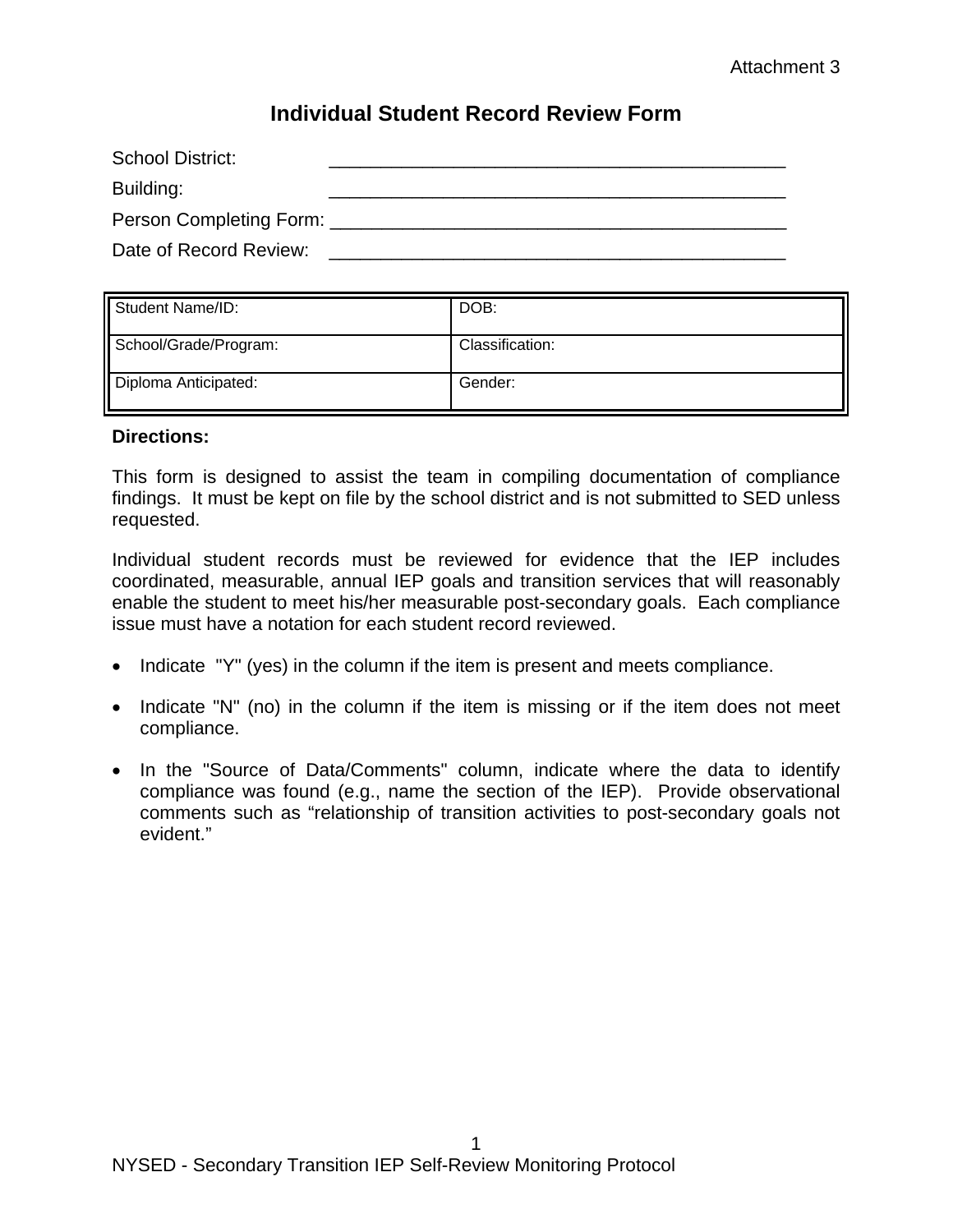| <b>Citation</b> | <b>Issue</b>                                                                              | Y/N | <b>Source of</b><br><b>Data/Comments</b> |
|-----------------|-------------------------------------------------------------------------------------------|-----|------------------------------------------|
| 8 NYCRR         | When the CSE met to consider transition                                                   |     |                                          |
| \$200.4(d)      | service needs, the school district invited the                                            |     |                                          |
| (4)(i)(c)       | student. If the student did not attend, the district                                      |     |                                          |
|                 | ensured that the student's preferences and                                                |     |                                          |
|                 | interests were considered.                                                                |     |                                          |
| 8 NYCRR         | Under the student's present levels of                                                     |     |                                          |
| \$200.4(d)      | performance, the IEP includes a statement of                                              |     |                                          |
| (2)(ix)(a)      | the student's needs, taking into account the                                              |     |                                          |
|                 | student's strengths, preferences and interests,                                           |     |                                          |
|                 | as they relate to transition from school to post-                                         |     |                                          |
|                 | school activities.                                                                        |     |                                          |
| 8 NYCRR         | The IEP includes appropriate measurable post-                                             |     |                                          |
| \$200.4(d)      | secondary goals based upon age appropriate                                                |     |                                          |
| (2)(ix)(b)      | transition assessments relating to training,                                              |     |                                          |
|                 | education, employment and, where                                                          |     |                                          |
| 8 NYCRR         | appropriate, independent living skills.                                                   |     |                                          |
| \$200.4(d)      | Each IEP includes measurable annual goals<br>consistent with the student's needs and      |     |                                          |
| (2)(iii)        | abilities, including (if applicable) benchmarks or                                        |     |                                          |
|                 | short-term objectives.                                                                    |     |                                          |
| 8 NYCRR         | The IEP includes a statement of the transition                                            |     |                                          |
| \$200.4(d)      | service needs of the student that focuses on                                              |     |                                          |
| (2)(ix)(c)      | the student's courses of study.                                                           |     |                                          |
| 8 NYCRR         | The IEP indicates the recommended special                                                 |     |                                          |
| \$200.4(d)      | education program and services to advance                                                 |     |                                          |
| (2)(v)          | appropriately toward meeting the annual goals                                             |     |                                          |
|                 | relating to transition needs.                                                             |     |                                          |
| 8 NYCRR         | The IEP includes needed activities to facilitate                                          |     |                                          |
| \$200.4(d)      | the student's movement from school to post-                                               |     |                                          |
| (2)(ix)(d)      | school activities, including:                                                             |     |                                          |
|                 | $\checkmark$ instruction,                                                                 |     |                                          |
|                 | $\checkmark$ related services,                                                            |     |                                          |
|                 | $\checkmark$ community experiences                                                        |     |                                          |
|                 | $\checkmark$ the development of employment and other                                      |     |                                          |
|                 | post-school adult living objectives, and                                                  |     |                                          |
|                 | $\checkmark$ when appropriate, acquisition of daily living                                |     |                                          |
|                 | skills and functional vocational evaluation.                                              |     |                                          |
| 8 NYCRR         | The IEP includes a statement of the                                                       |     |                                          |
| \$200.4(d)      | responsibilities of the school district and, when                                         |     |                                          |
| (2)(ix)(e)      | applicable, participating agencies for the                                                |     |                                          |
|                 | provision of such services and activities that                                            |     |                                          |
|                 | promote movement from school to post school<br>opportunities, or both, before the student |     |                                          |
|                 | leaves the school setting.                                                                |     |                                          |
|                 |                                                                                           |     |                                          |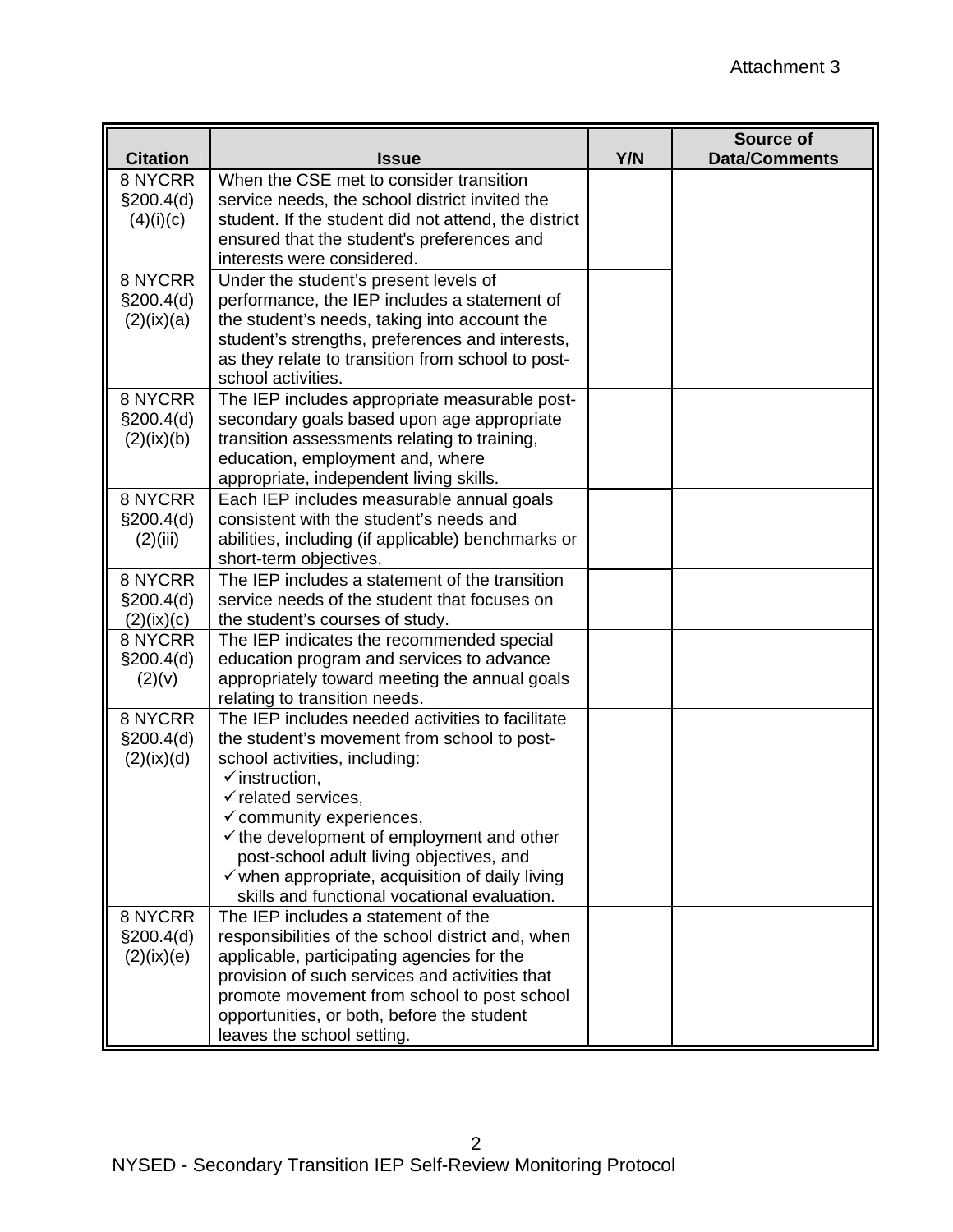# **Secondary Transition IEP Self-Review Monitoring Report Due August 31**

#### **Directions:**

- 1. Go to [http://pd.nysed.gov](http://pd.nysed.gov/)
- 2. Log on using the same user id and password as assigned for PD data submissions.
- 3. Click on: Secondary Transition IEP Self-Review Monitoring Report
- 4. Follow the on-line directions to complete the form.
- 5. Enter district's identifying information.
- 6. Provide appropriate verification from the Superintendent of Schools or Chief School Officer that the information as reported is true and accurate.
- 7. Using documentation from the Self-Review Monitoring Protocol (Attachment 2), click the box under the "Yes" or "No" column as appropriate for each regulatory requirement. All citations must have a compliance indication.
- 8. Click "Submit."
- 9. Print a copy after submitting to SED.
- 10. Maintain Attachment 4 with other documentation for this review.

| <b>School District Code:</b> |  |
|------------------------------|--|
| <b>School District Name:</b> |  |
| <b>Contact Person:</b>       |  |
| Email:                       |  |
| Telephone:                   |  |

#### **Statement of Verification of Accuracy**

I verify that the information submitted in this report is accurate based upon the findings from the Secondary Transition IEP Self-Review Monitoring process conducted during the most recently completed school year.

Superintendent or Chief School Officer

Date submitted:  $\frac{1}{2}$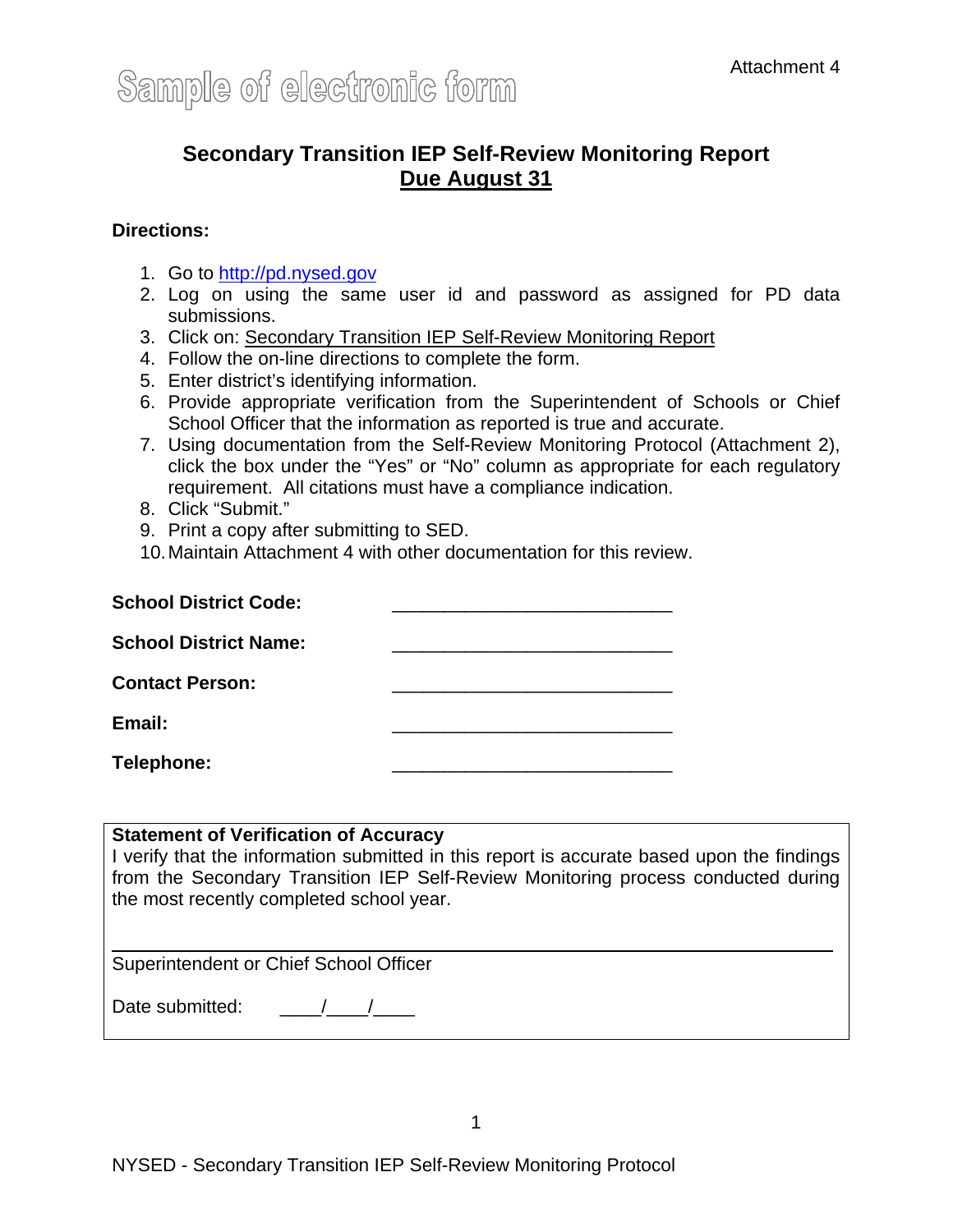# Sample of electronic form

## **Part I. Number Of Youth With IEPs Containing Appropriate Transition Content**

Directions: To report on line C below, use the Individual Student Record Review Forms (Attachment 3) to total the number of individual record reviews for which all of the regulatory citations were marked in compliance.

| <b>Item</b> | Data                                                                                                                                                                                                               | <b>Enter</b><br>Quantity        |
|-------------|--------------------------------------------------------------------------------------------------------------------------------------------------------------------------------------------------------------------|---------------------------------|
| A           | Total Number of Students with IEPs aged 15-21 during the<br>sample school year.                                                                                                                                    |                                 |
| В           | Total Number of IEPs reviewed.                                                                                                                                                                                     |                                 |
| C           | Total Number of IEPs with all citations marked in compliance.                                                                                                                                                      |                                 |
| D           | Percentage of youth with IEPs that include coordinated,<br>measurable annual IEP goals and transition services that<br>will reasonably enable the student to meet their post-<br>secondary goals. (C divided by B) | <b>System will</b><br>calculate |

#### **Part II. Identification of Compliance or Noncompliance by Regulation**

Directions: Transfer findings for each regulatory citation from the last column of Attachment 2, "Determination of Compliance."

|                                   |                                                                                                                                                                                                                                                                     | Are the transition<br>components of the<br>district's IEPs in<br>compliance with State<br>regulations? |    |
|-----------------------------------|---------------------------------------------------------------------------------------------------------------------------------------------------------------------------------------------------------------------------------------------------------------------|--------------------------------------------------------------------------------------------------------|----|
| <b>Citation</b>                   | <b>Issue</b>                                                                                                                                                                                                                                                        | <b>Yes</b>                                                                                             | No |
| 8 NYCRR<br>$\S200.4(d)(4)(i)(c)$  | When the CSE met to consider transition<br>service needs, the school district invited the<br>student. If the student did not attend, the<br>district ensured that the student's preferences<br>and interests were considered.                                       |                                                                                                        |    |
| 8 NYCRR<br>$\S200.4(d)(2)(ix)(a)$ | Under the student's present levels of<br>performance, the IEP includes a statement of<br>the student's needs, taking into account the<br>student's strengths, preferences and interests,<br>as they relate to transition from school to post-<br>school activities. |                                                                                                        |    |